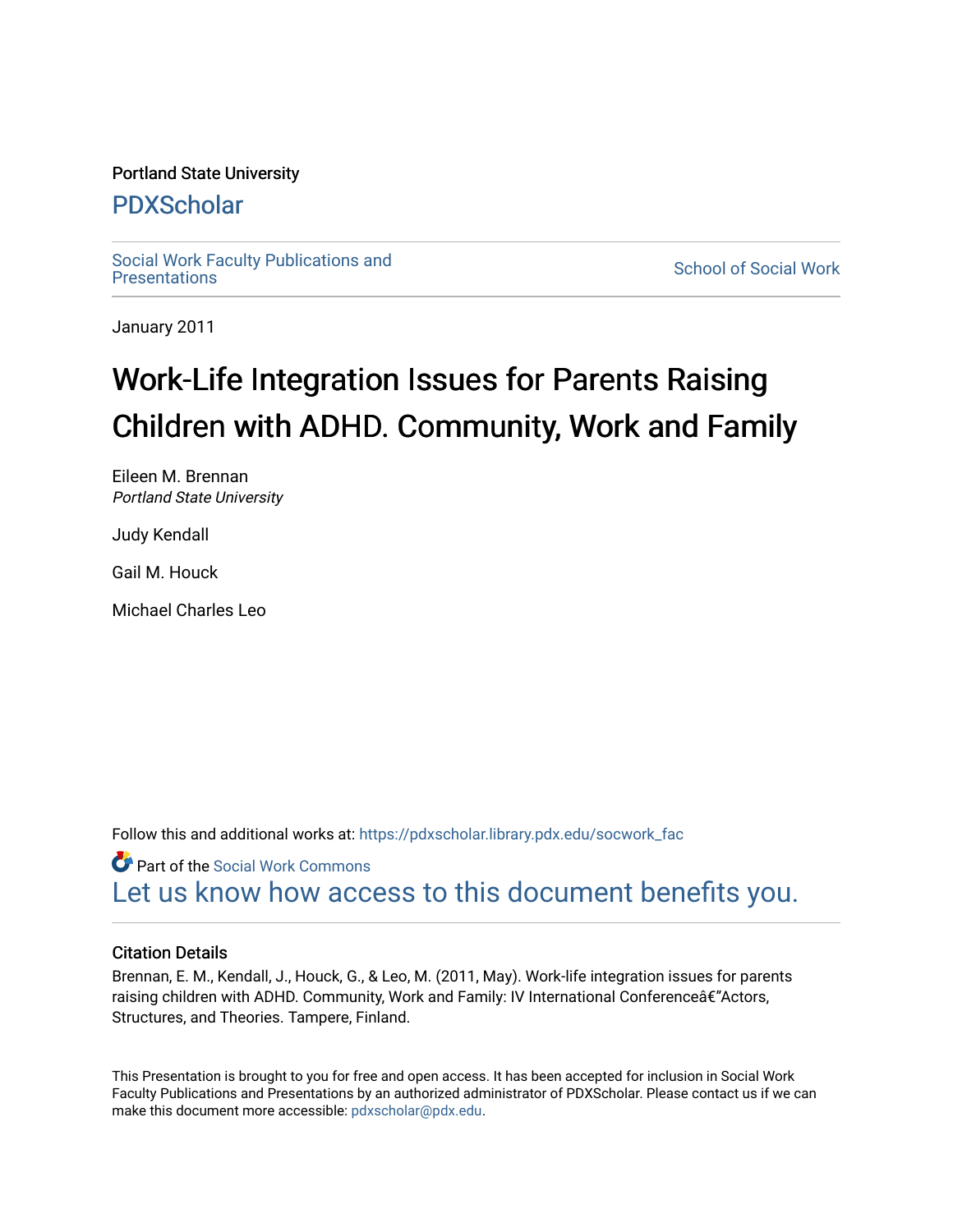

# Community, Work & Family IV





Work-Life Integration Issues for Parents Raising Children with ADHD

Tampere, Finland May 21, 2011

by Eileen M. Brennan and Judith Kendall *Portland State University, USA*, and Gail Houck and Michael Leo *Oregon Health & Science University, USA*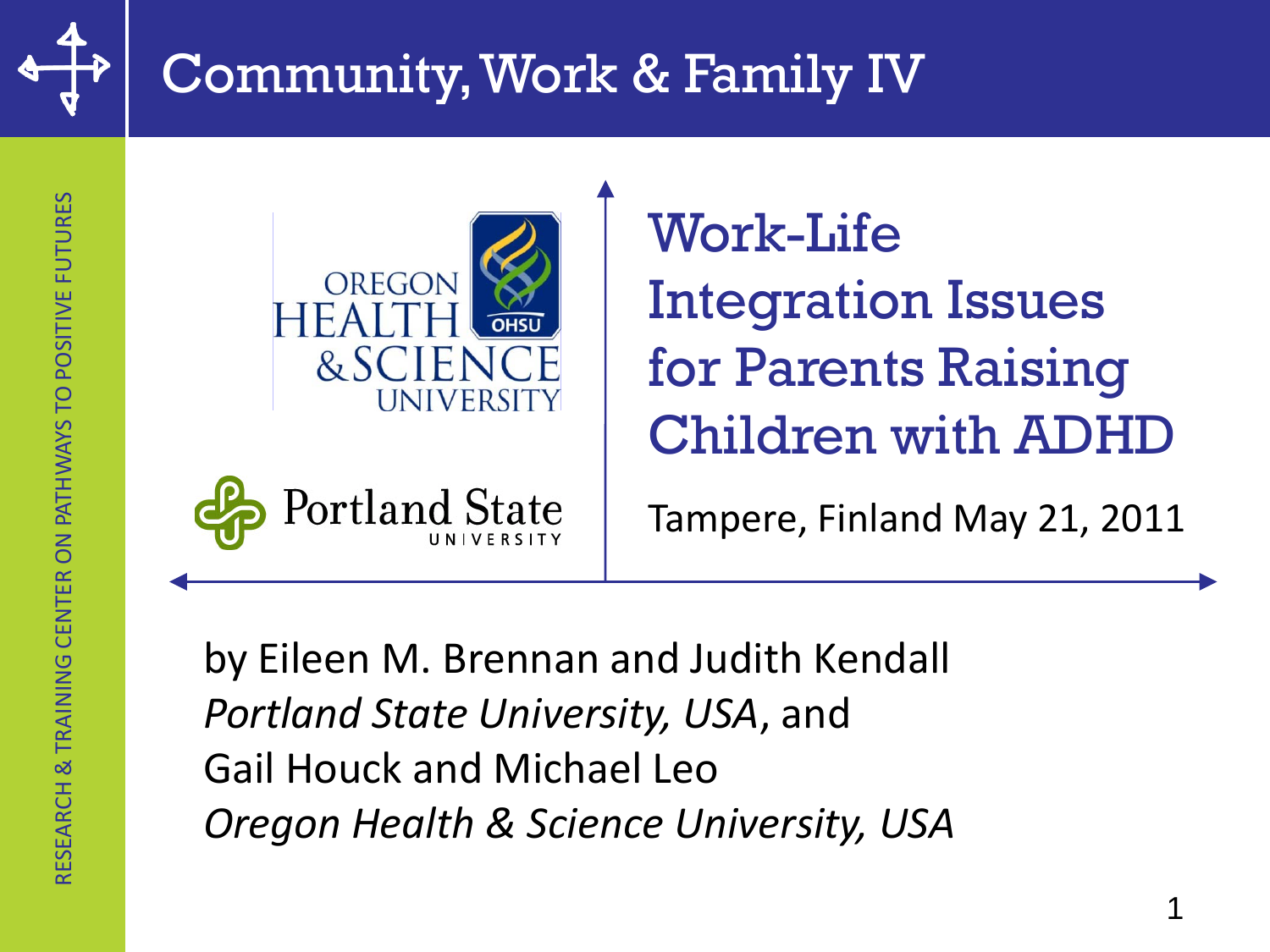

•Is the degree to which people are able to find a fit between the responsibilities of their work and their personal lives (Lewis, Rapoport, & Gambles, 2003).

•Is particularly difficult for families raising children with mental health disorders, who report higher levels of caregiver strain, poorer health, and lower workforce participation (Powers, 2003; Brennan & Brannan, 2005; Witt et al., 2009).

•Child mental health disorders result in **exceptional care** requirements, e.g. arranging mental health treatment, participating in special education planning, and maintaining appropriate child care (Friesen, Brennan, & Penn, 2008).  $\frac{1}{2}$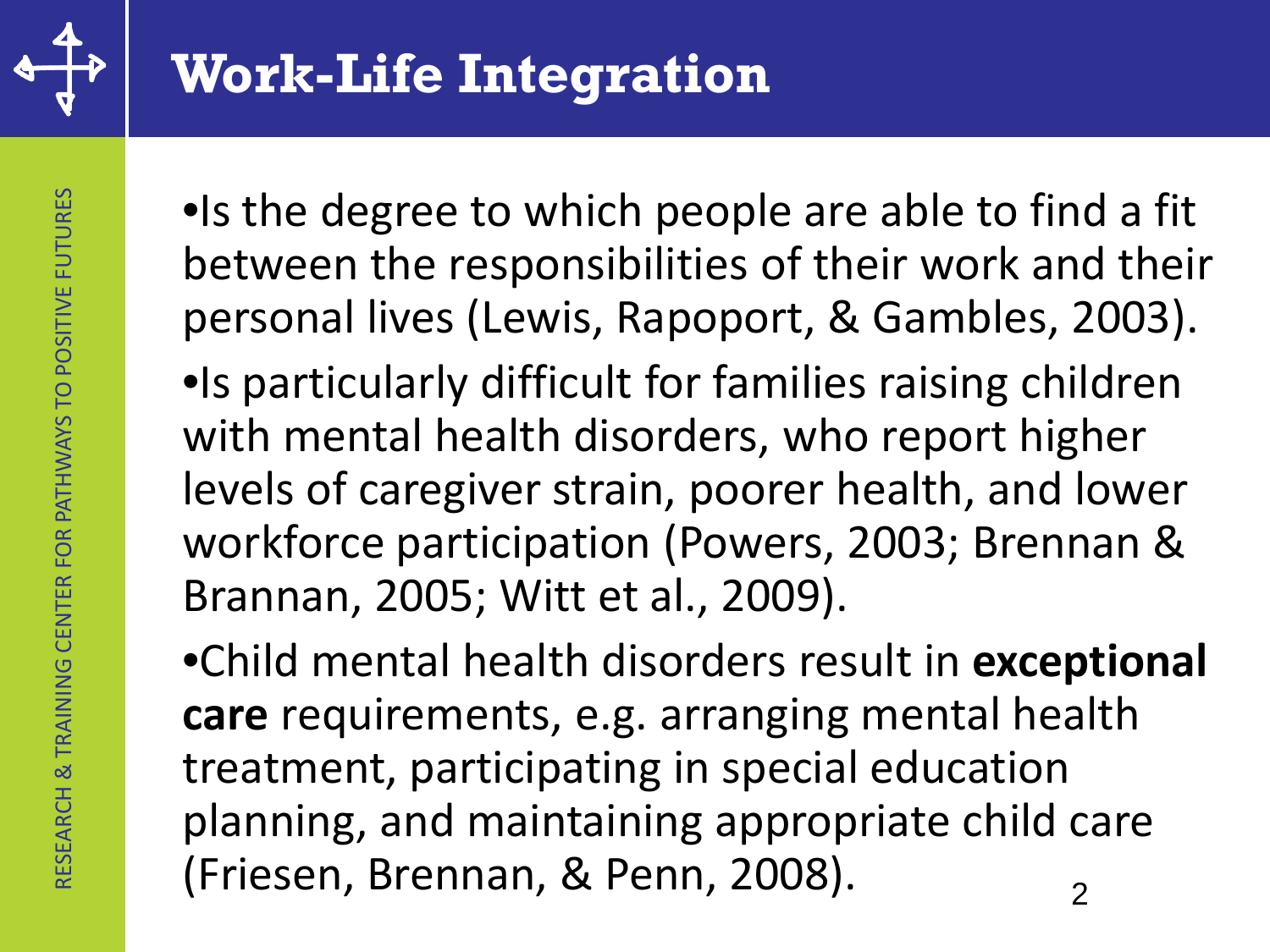

•Attention deficit hyperactivity disorder (ADHD) is a serious and stigmatizing neurobehavioral disorder affecting approximately 3%-7% of children and adolescents worldwide (Barkely, 2006).

•ADHD is "a persistent pattern of inattention and/or hyperactivity-impulsivity that is more frequent and severe than typically observed in individuals at a comparable level of development" (DSM IV, p. 48).

•Symptoms arise in early childhood, are relatively chronic throughout the life span, and frequently are manifested as difficult and negative behaviors.

•There is a strong link between level of impairment and the family environment (Pressman et al., 2006).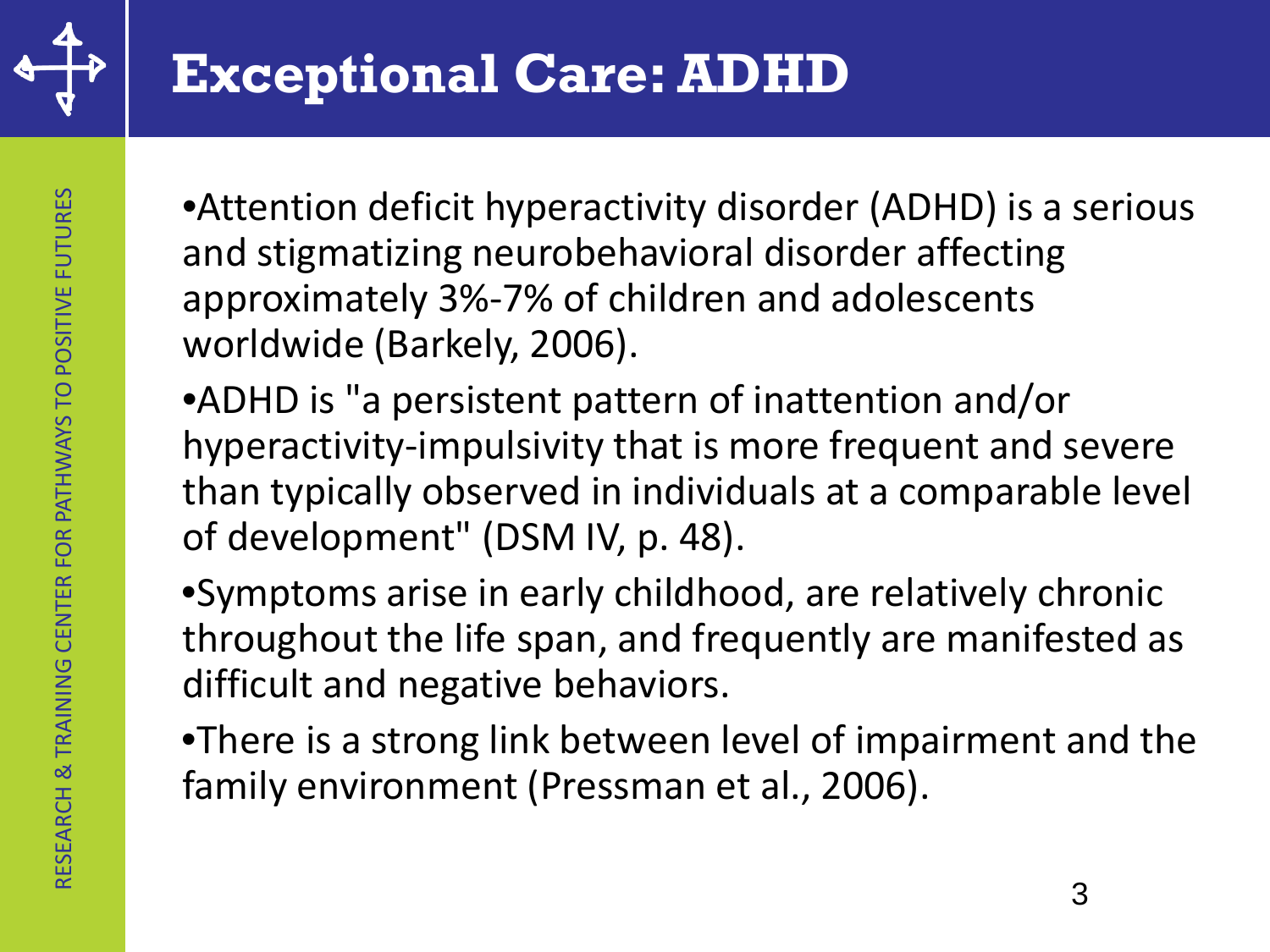

•ADHD symptoms include poor impulse control, disinhibition, egocentricity, poor delay of gratification, learning/processing difficulties, non-goal directed hyperactivity, and poor rule-regulated behaviors, which contribute to a lower self-concept (Houck, Kendall, Miller, Morrel, & Wiebe, 2010).

•Parenting a child with this chronic and disruptive disorder requires a lifelong adjustment and a level of skill above that required for parenting a child with typical development (Kendall, 1998).

•Caring for these children often leaves parents feeling emotionally and physically overwhelmed by the frightening and discouraging events surrounding their child (Kendall & Shelton, 2003).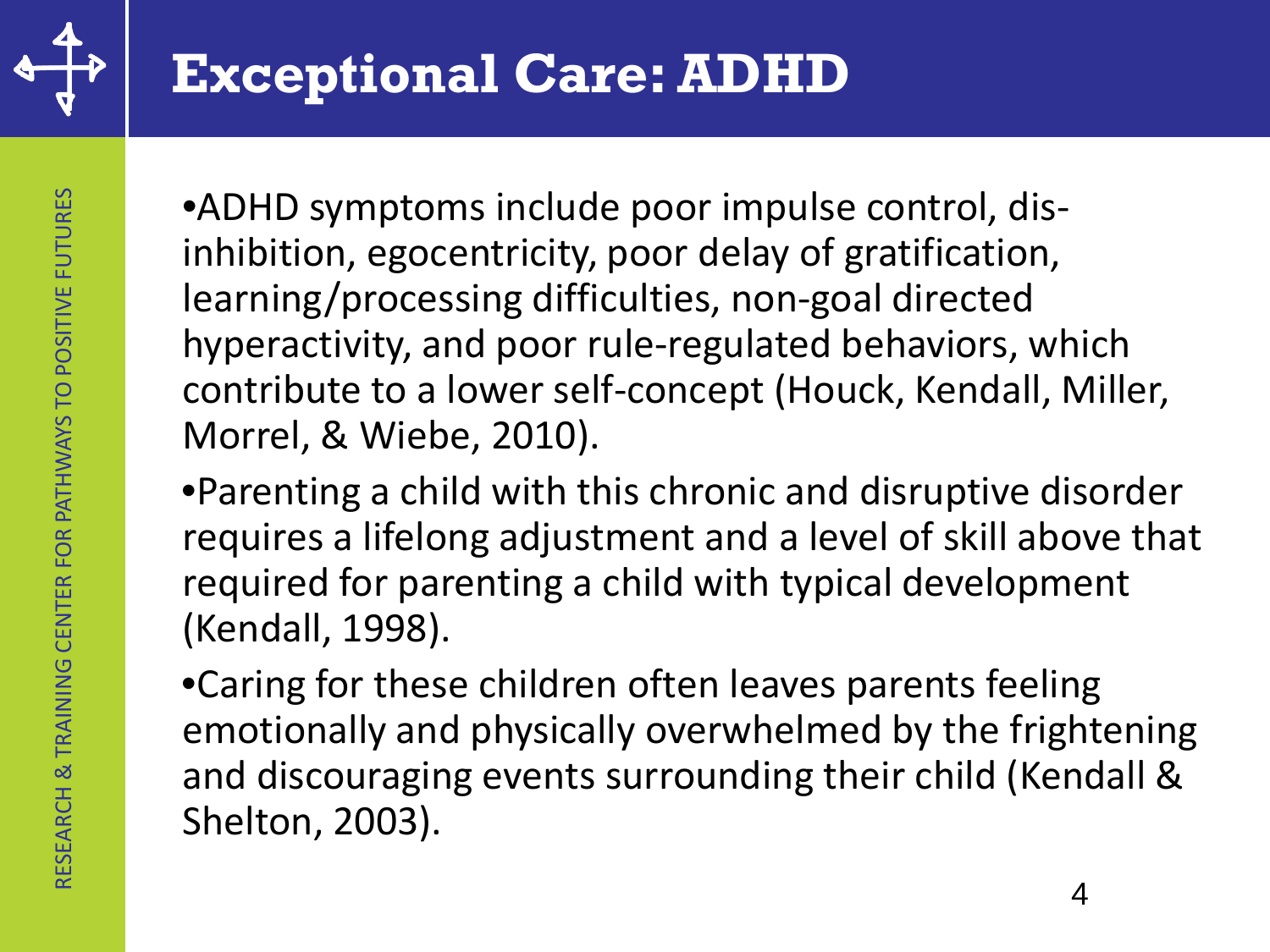

# **ADHD and Family Functioning**

•Parents of children with ADHD have higher rates of depression, divorce, parenting stress, family conflict, disrupted parent-child relationships, and subjective feelings of parenting incompetence than parents of children without ADHD (Harpin, 2005).

•Family "disruption" has been identified as the central concern for families, which included episodes of aggression, out-of-control hyperactivity, emotional and social immaturity, academic underachievement and learning problems, family conflicts), negative peer interactions, and isolation and rejection from extended family (Kendall, 1998).

•Integrating work into a life characterized by family disruption may be particularly challenging.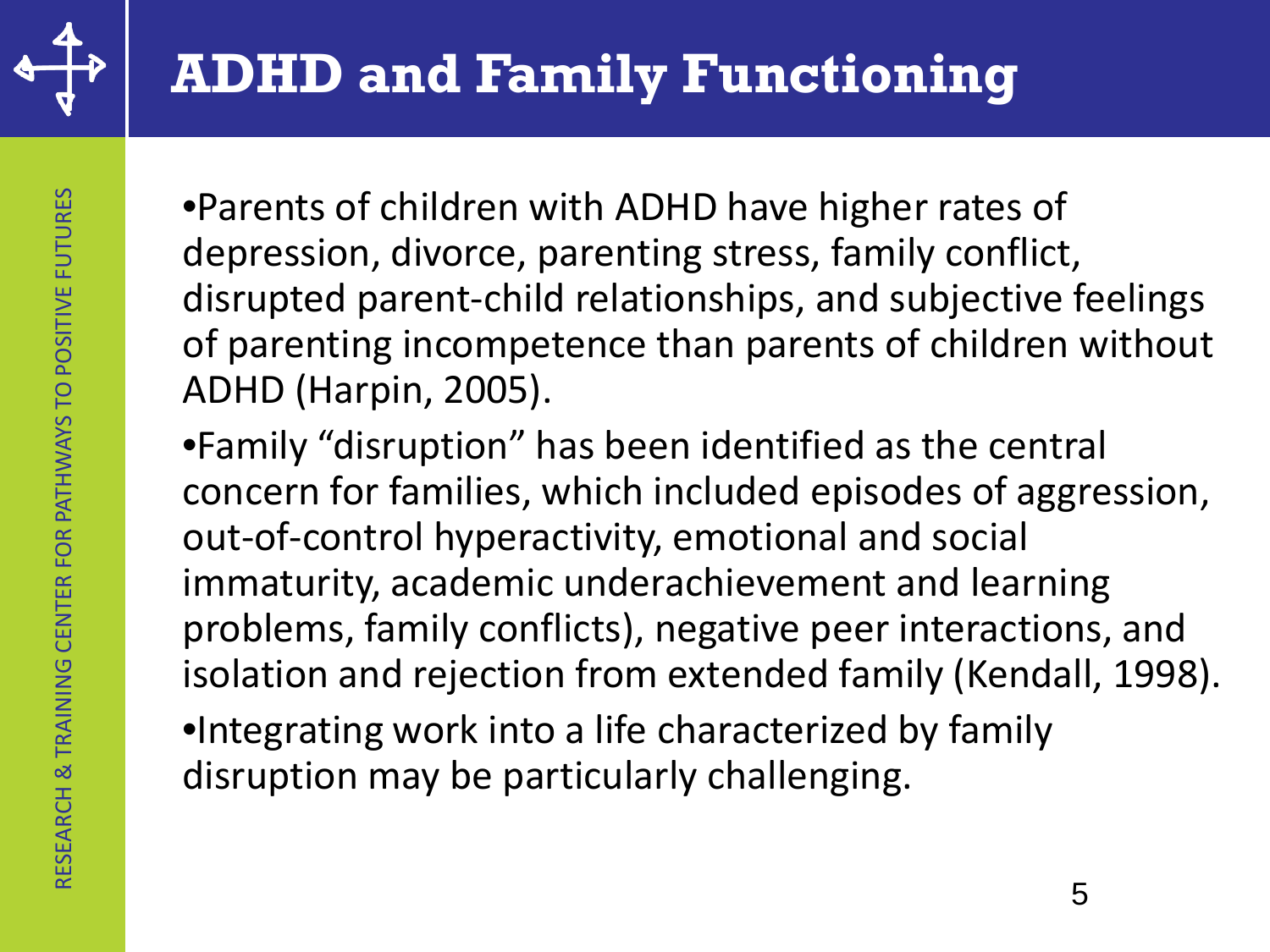

•Attaining a fit between work and family life will be based in part on the supports the parents have attained in their workplaces and communities (Gareis & Barnett, 2005; Voydanoff, 2005)

•Taking a person in environment perspective, Voydanoff (2005) argues that fit results from a match between the person and surrounding environment.

•When fit is poor, role strain results, often resulting in major adjustments in either work or family to decrease the incongruence and alleviate stress in the employed family member.

•Fit can be seen as having two types: demands- abilities and needs-supplies.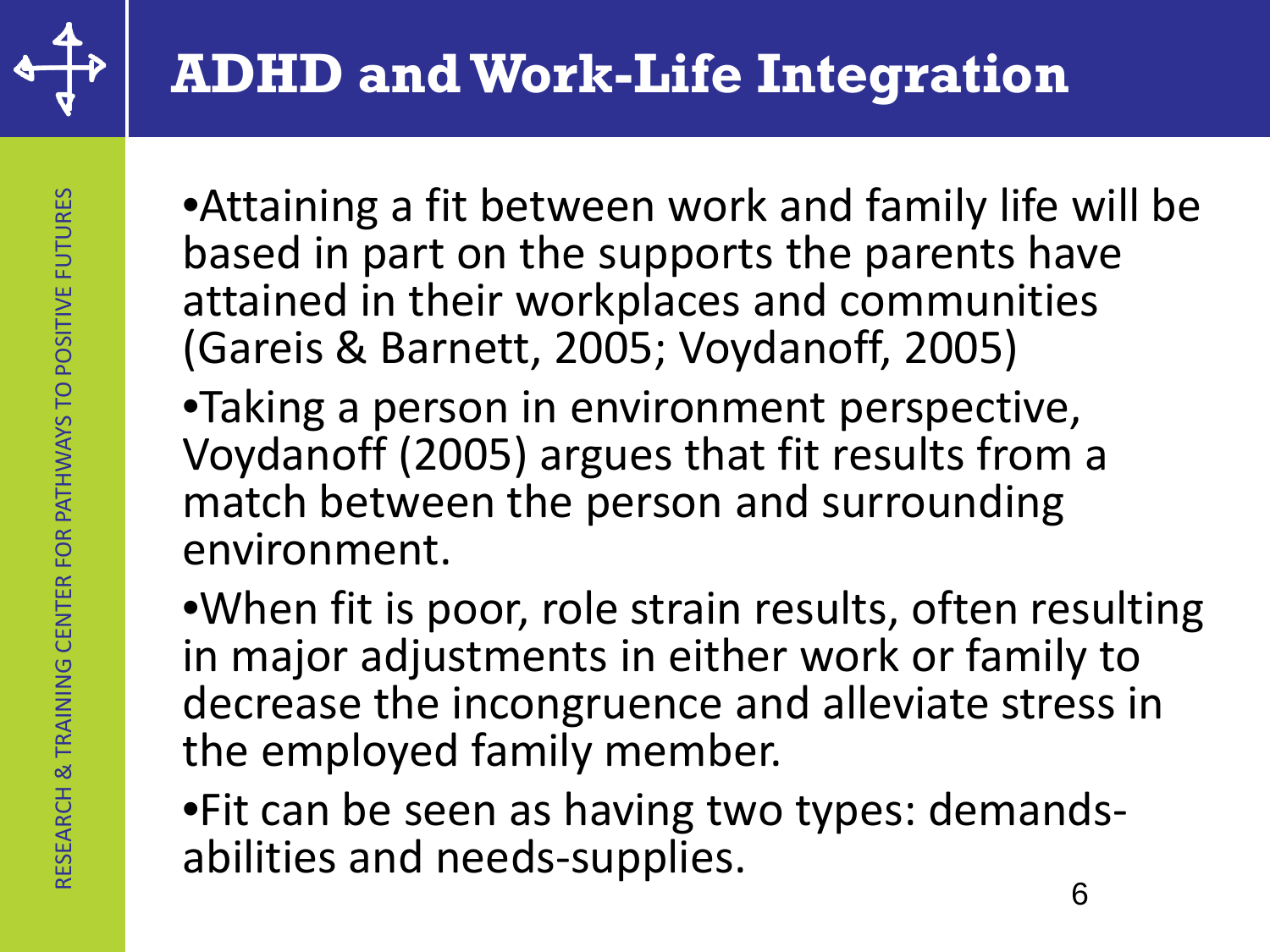

•Exceptional care for children with ADHD involves serious time and emotional demands on parents.

–15.5% of parents of children with mental health difficulties spend 11 or more hours per week coordinating care (US DHHS, 2008).

–Levels of caregiver strain are predicted by child **internalizing** (anxiety, depression, distorted thinking) and **externalizing** (aggression, hyperactivity, conduct problems) behavior (Brannan & Heflinger, 2001)

–Can affect family functioning: high levels of symptoms lead to greater maternal distress, and increased family conflict (Kendall, Leo, Perrin, & Hatton, 2005).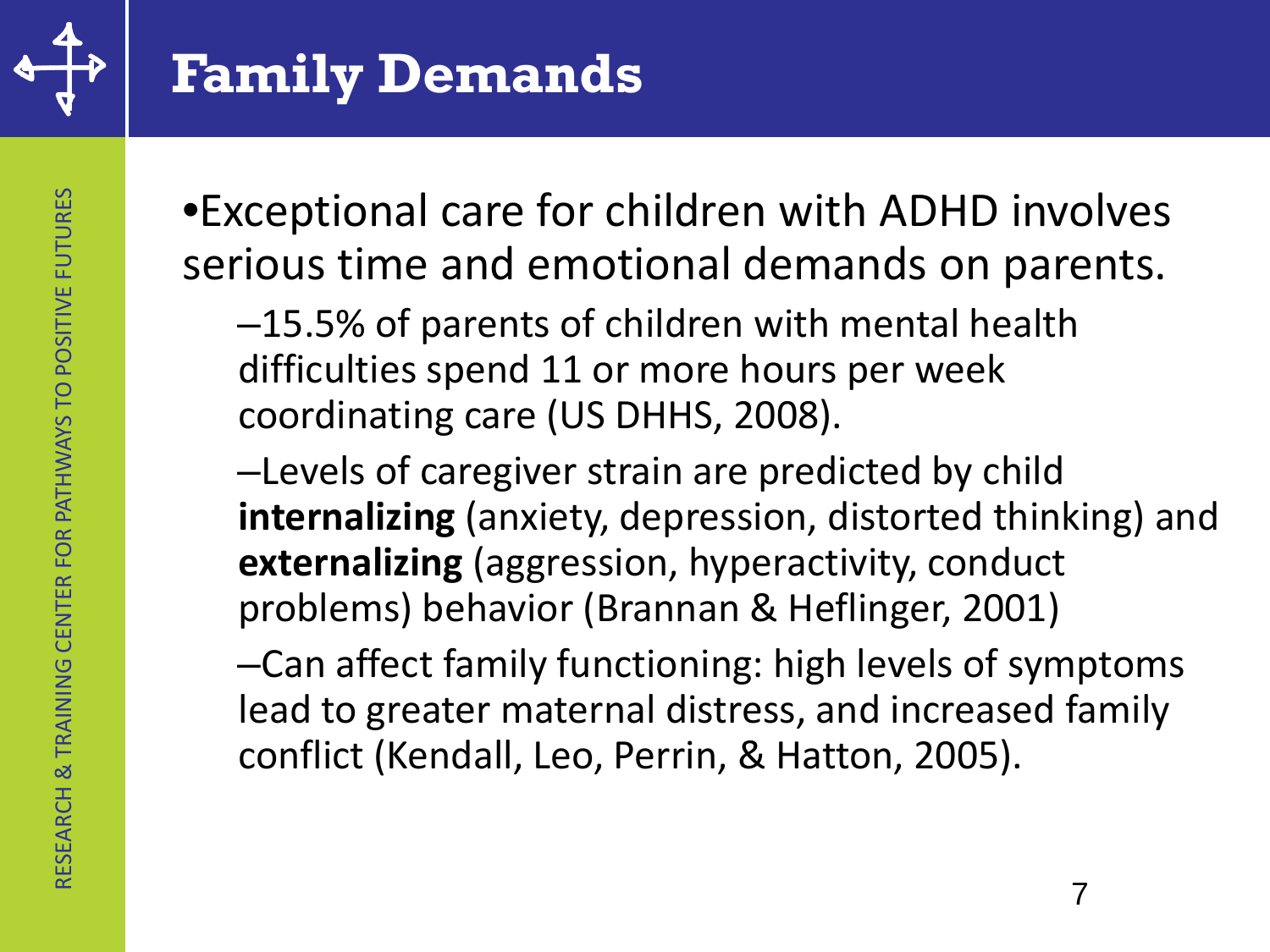

•Parental knowledge about ADHD and successful family management strategies serve as resource for family members (Barkley, 2006).

•Engagement in employment provides essential economic resources for families facing the additional expenses from caring for a child with mental health difficulties (Lynch & Brennan, 2008).

•In general, mothers with higher levels of education and fewer children are more likely to engage in paid work (O'Connell, 2002; Smolensky & Gootman, 2003).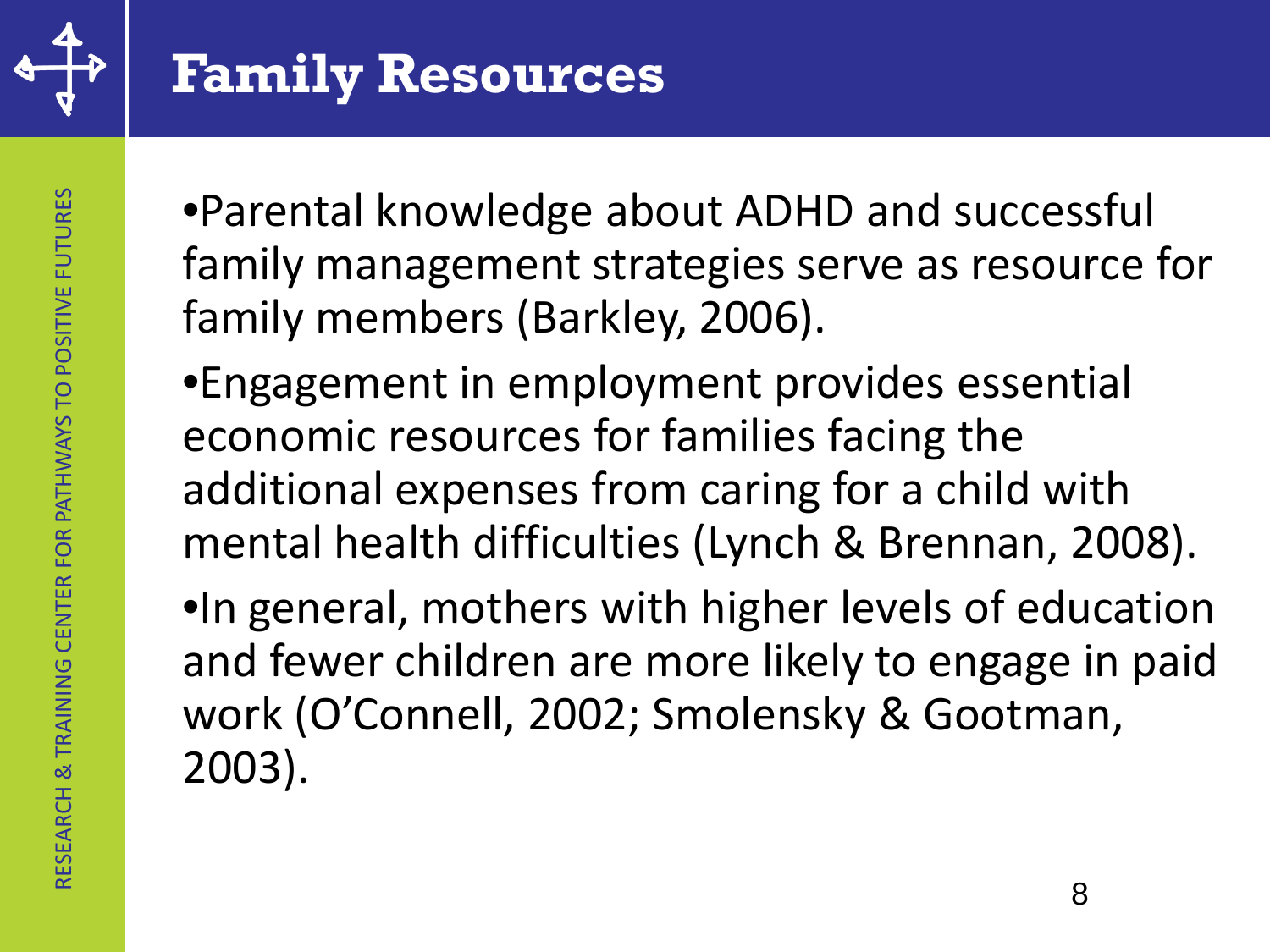

#### **Work Demands**

•Work demand experienced by employed parents is affected by the number of hours they work per week, and the types of schedules they are required to follow(Barnett, Gareis, & Brennan, 1999; Wight, Raley, & Bianchi, 2008).

•Time-based strain is especially prevalent for parents raising children with behavioral difficulties, such as ADHD, which make finding and maintaining off-hours or protracted child care particularly difficult (Rosenzweig, Brennan, Huffstutter, & Bradley, 2008*).*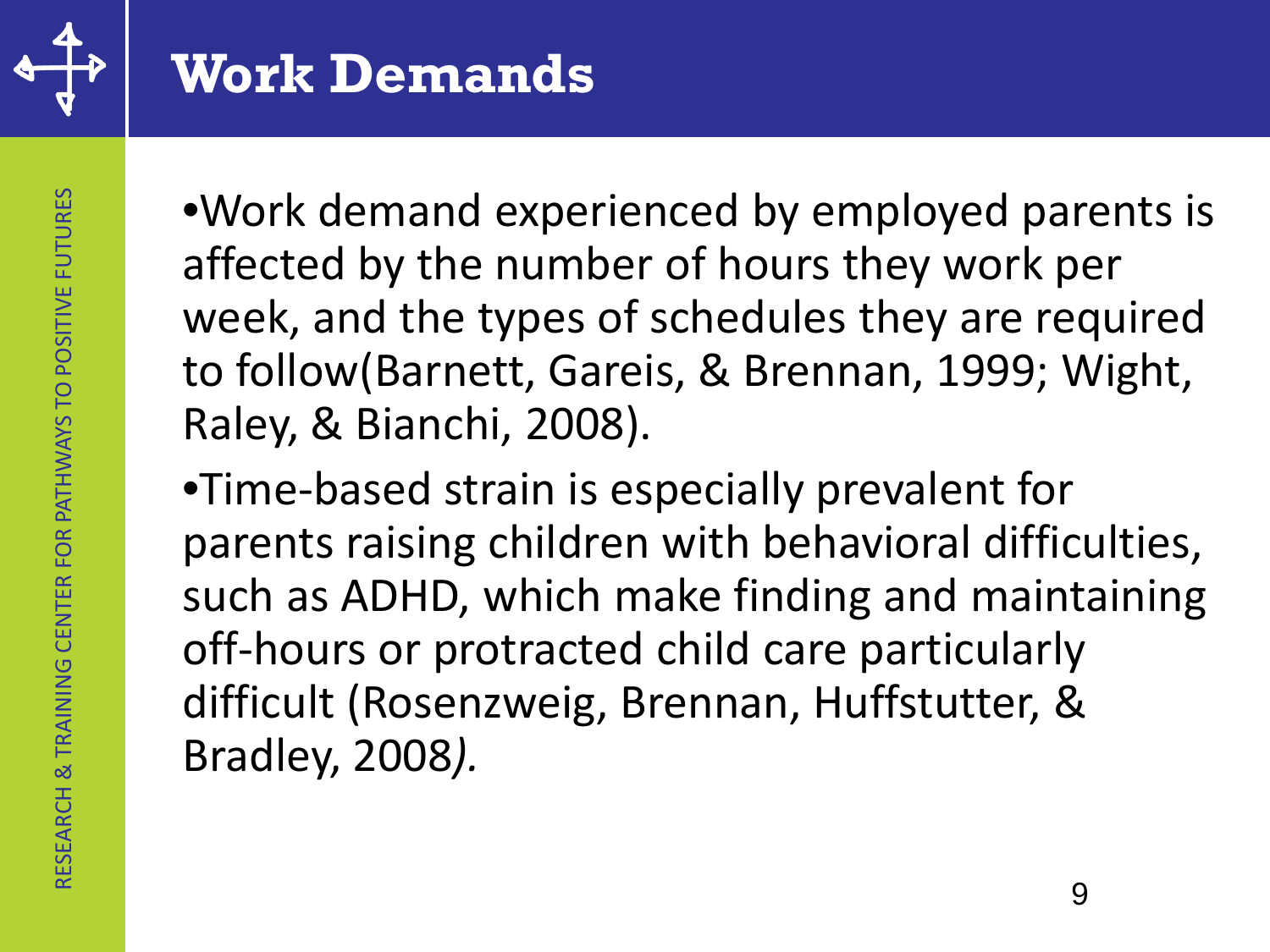

#### **Work Resources**

- •Flexibility in the work domain is particularly important for families providing exceptional care (Brennan et al., 2007; Emlen, 2010).
- Flexibility in location, timing, and duration of work hours provides relief from time-strain and job burnout, and allows employees to experience healthier lives (Grzywacz, Casey, & Jones, 2007; Grzywacz, Carlson, & Shulkin, 2008).
- Workplace flexibility has the potential to decrease their difficulty combining work and family, and to increase their workforce participation.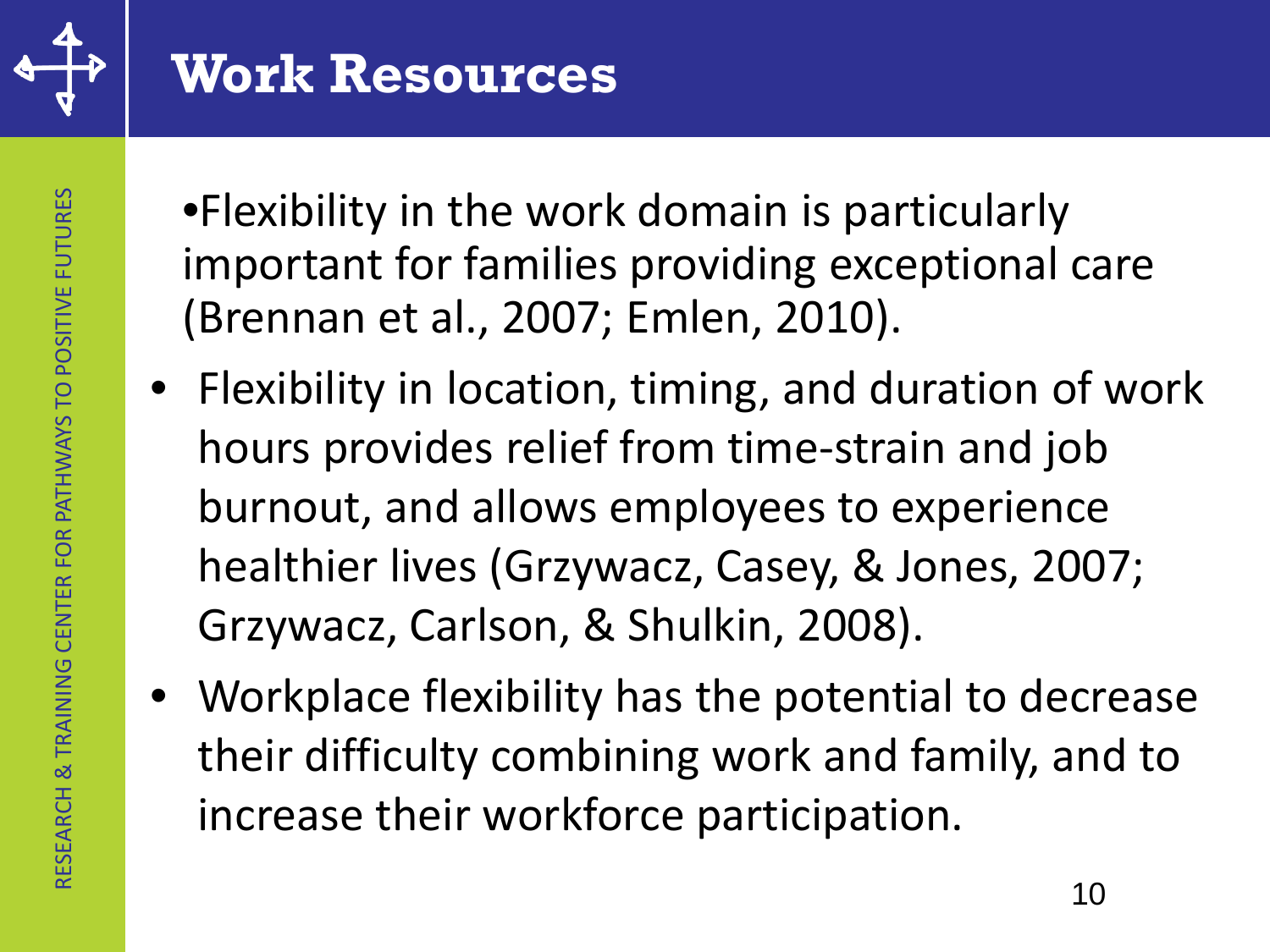

•PACT: Parents and Children Together, a nursing intervention, provided home visiting and service brokering for families in the study, support to relieve the caregiving burden of mothers in the study, and case management services tailored to individual families raising children with ADHD (Kendall & Tabacco, in press).

•Families were randomly assigned to intervention or control conditions and participated in data collection at baseline, 6 months, 12 months, and 18 months.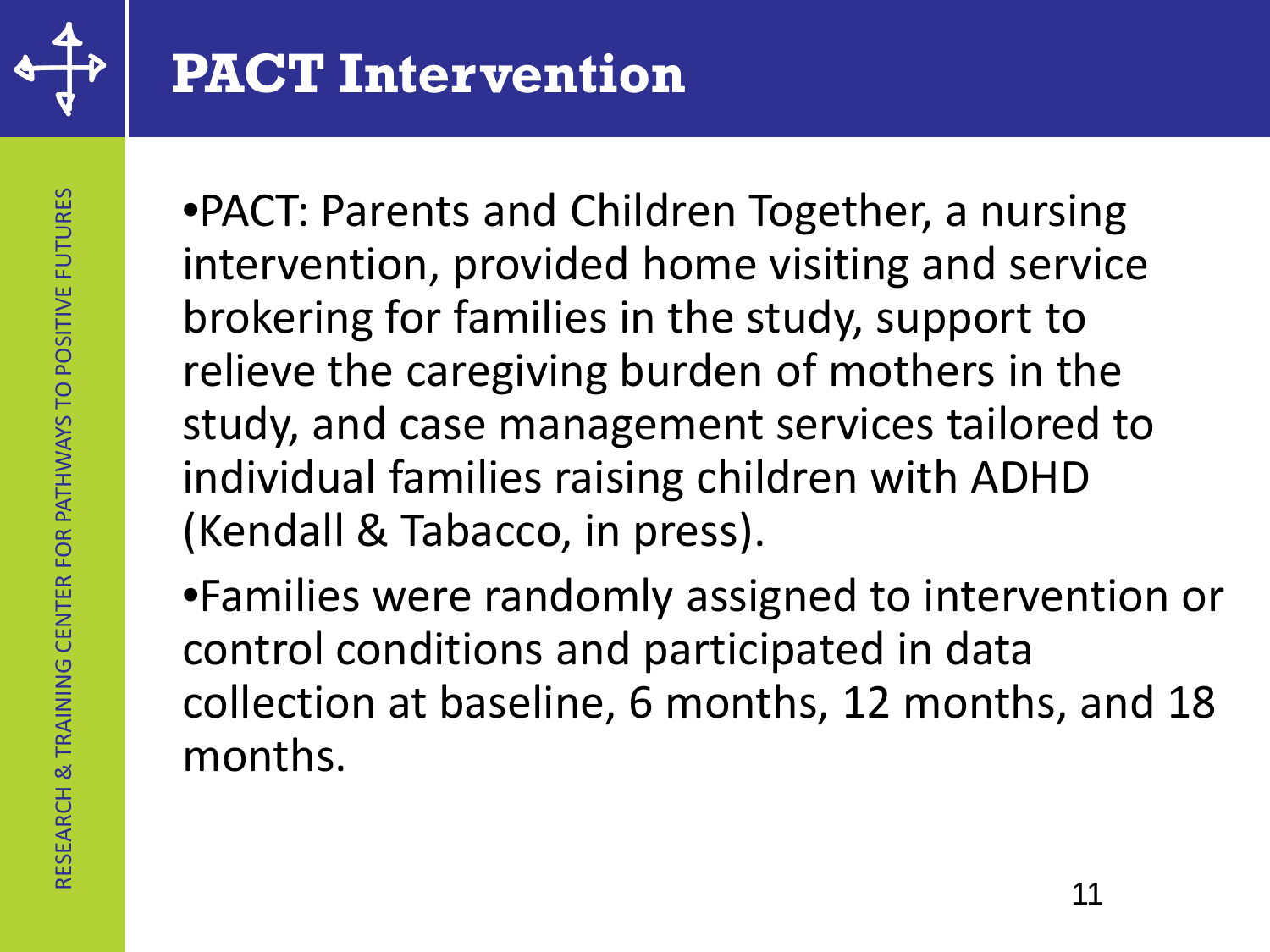

We analyzed baseline PACT data to explore the relationship between demands, resources, and work-life outcomes.

- 1. Controlling for mother's education, and number of children in the family, will the level of the children's mental health difficulties, and family functioning predict mothers' workforce participation?
- 2. For employed mothers, do work-family flexibility, child mental health functioning, and family functioning, predict their difficulty combining work and family?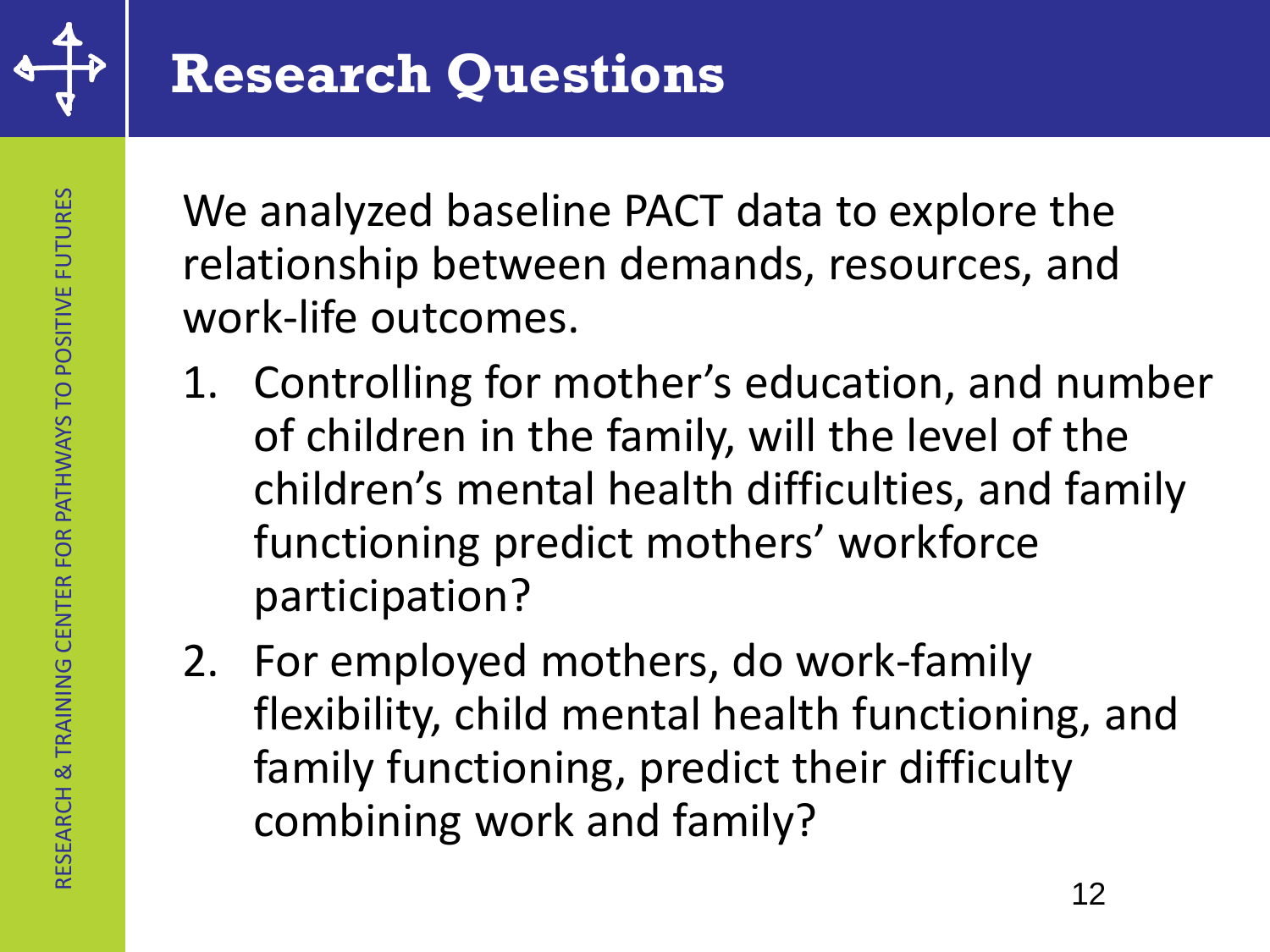

•A total of 174 participating families, recruited from the Pacific Northwest US, had a principal caregiver and a school aged child with a diagnosis of ADHD who were willing to participate in the 18-month intervention study, and who completed baseline data collection.

•Most mothers were European American (78%), and middle aged (M = 41 years,  $SD = 9.1$ ), with middle incomes (median family income between \$20-60K per year).

•Nearly half (48.3%) were employed full-time, 23.3% worked part-time, and 28.1% were unemployed. Of the employed mothers, 42.1% held professional or technical jobs, 17.8% clerical jobs, and 13.5% managerial positions.

•The majority (76%) were educated beyond secondary school; nearly half (44%) had bachelor's or graduate degrees. 13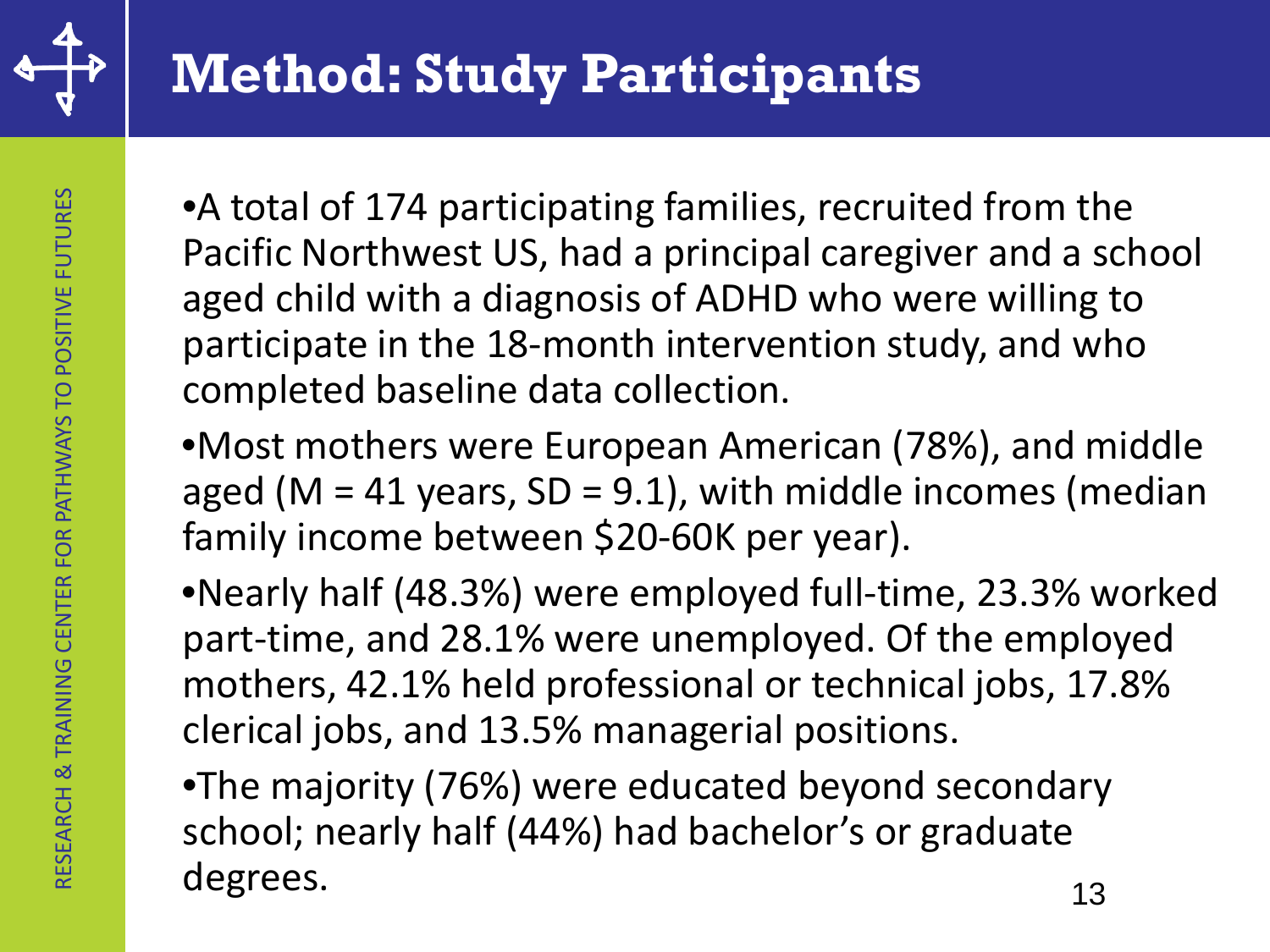

RESEARCH & TRAINING CENTER ON PATHWAYS TO POSITIVE FUTURES RESEARCH & TRAINING CENTER FOR PATHWAYS TO POSITIVE FUTURES

RESEARCH & TRAINING CENTER FOR PATHWAYS TO POSITIVE FUTURES

•At the initial home visit, participants completed a short interview with the maternal caregiver regarding child services, and then were given a booklet of instruments in either English or Spanish.

- •Instruments were completed by the mothers in the next week, and then returned by mail. Those who completed the instruments were given a \$50 gift card.
- •Questionnaires included measures of child behavior problems, family functioning, employment status, and demographics. Additionally instruments measuring severity of ADHD symptoms, maternal distress, acculturation (for Latino families), and engagement in clinical services were included for other studies.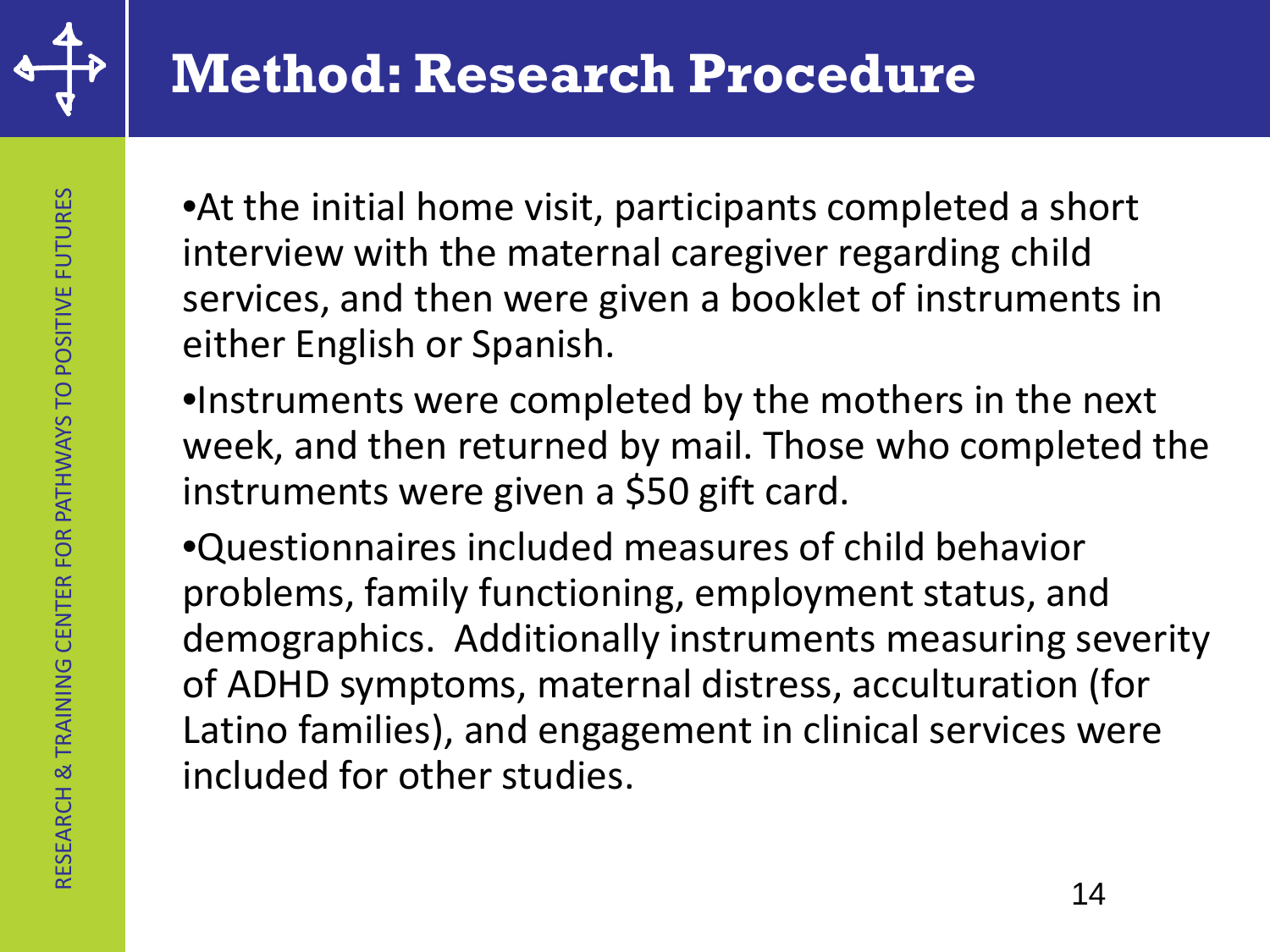

# **Method: Major Study Instruments**

•**Child behavior problems**—*Child Behavior Checklist* (CBCL; Achenbach, 1991) a standardized 118-item schedule assessing problem behaviors and social competencies of children 4-18 years old, as reported by their caregivers;  $\alpha$  = .91 for the internalizing subscale and  $\alpha$  = .92 for the externalizing subscale.

•**Family functioning—***Family Systems Scale* (FSS; Kendall & Leo, 2005) measuring the level of family functioning, as rated by the mothers in the study with 56 items, grouped into four subscales measuring cohesion, conflict, communication, and behavior control.

•**Employment measures—**Items adapted from the *Employee Survey* (Neal, Chapman, Ingersoll-Dayton, & Emlen, 1993) collecting employment information, and rating work and family flexibility, and difficulty combining work and family.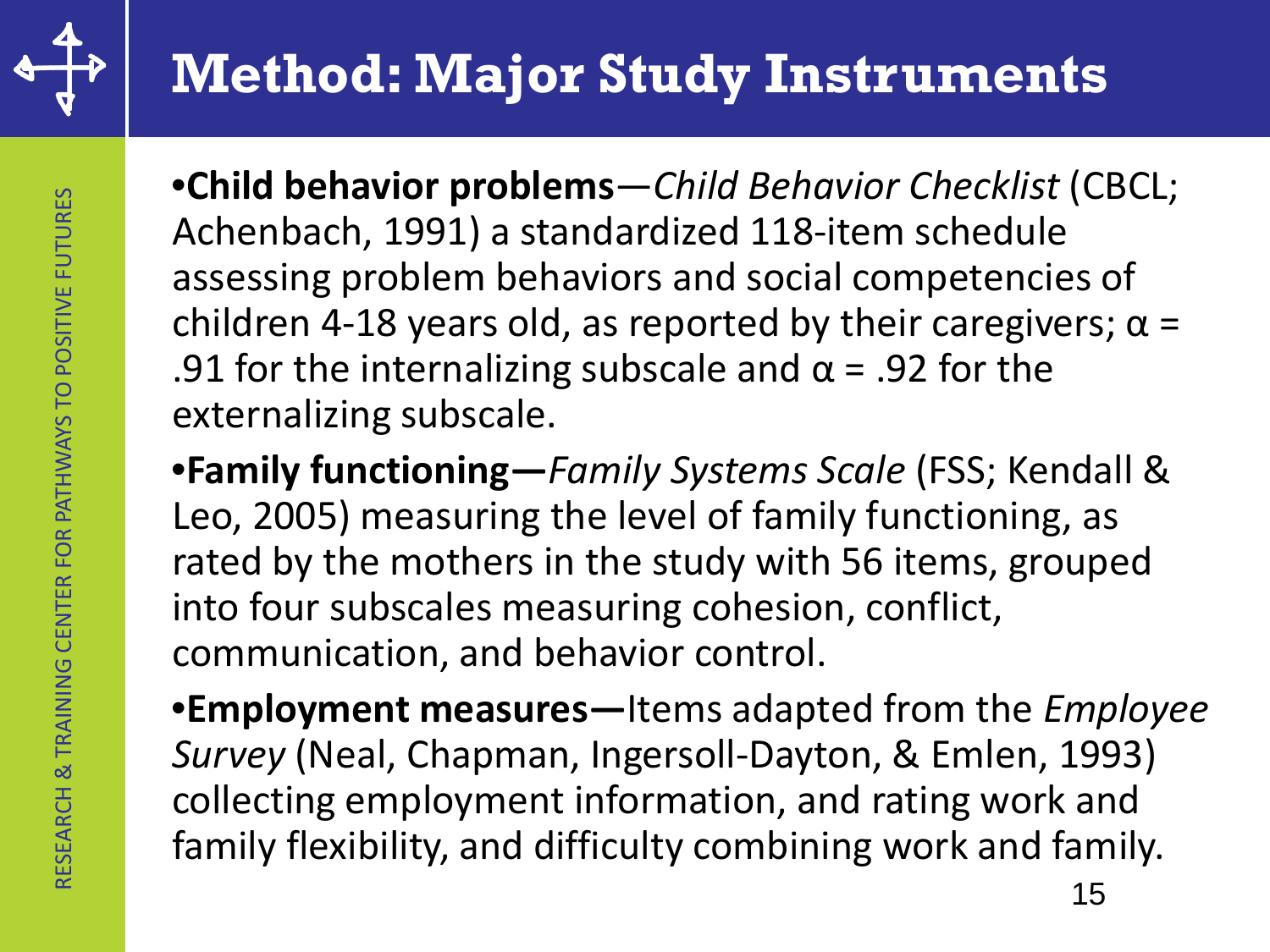

#### **Results: Family Characteristics**

- Of the 174 "focus children" with ADHD two thirds were male (66.1%; *n* = 115). The focus children ranged in age from 4 to 19 years and were, on average, 10.5 years of age  $(M = 10.70; SD = 3.28).$
- Families reported having from one to six children living in their home, with the mean number of children = 2.18 (*SD*  $=1.02$ ).
- Nearly half the children (47.7%; *n* = 86) were being raised by two parents (either biological or adoptive), and an additional 11.5% (*n* = 20) were living with the mother and another adult male.
- Only about a fourth of the mothers (27.6%; *n* = 48) reported raising their children as a single parent.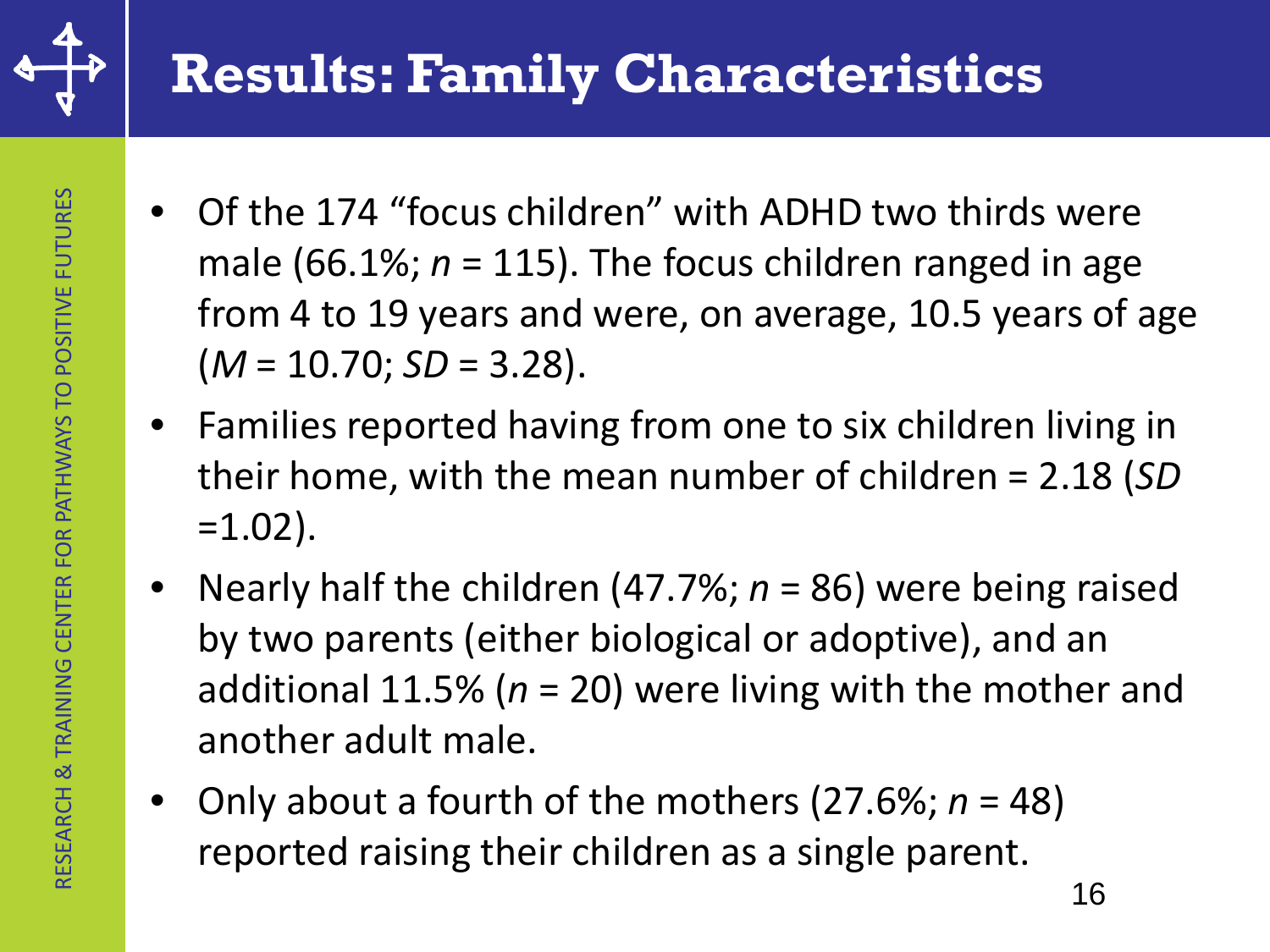

- On average, the employed mothers reported working 32.4 hours (*SD* = 13.8) in their last full work week.
- The majority of employed mothers worked standard full time schedules (50.4%), but the remainder indicated flexible work hours (26.8%), compressed work weeks (7.9%), or part-time work (17.9%).
- In this group of mothers, only about one quarter reported working from home (26.4%), averaging 11.9 hours (*SD* = 16.1) per week.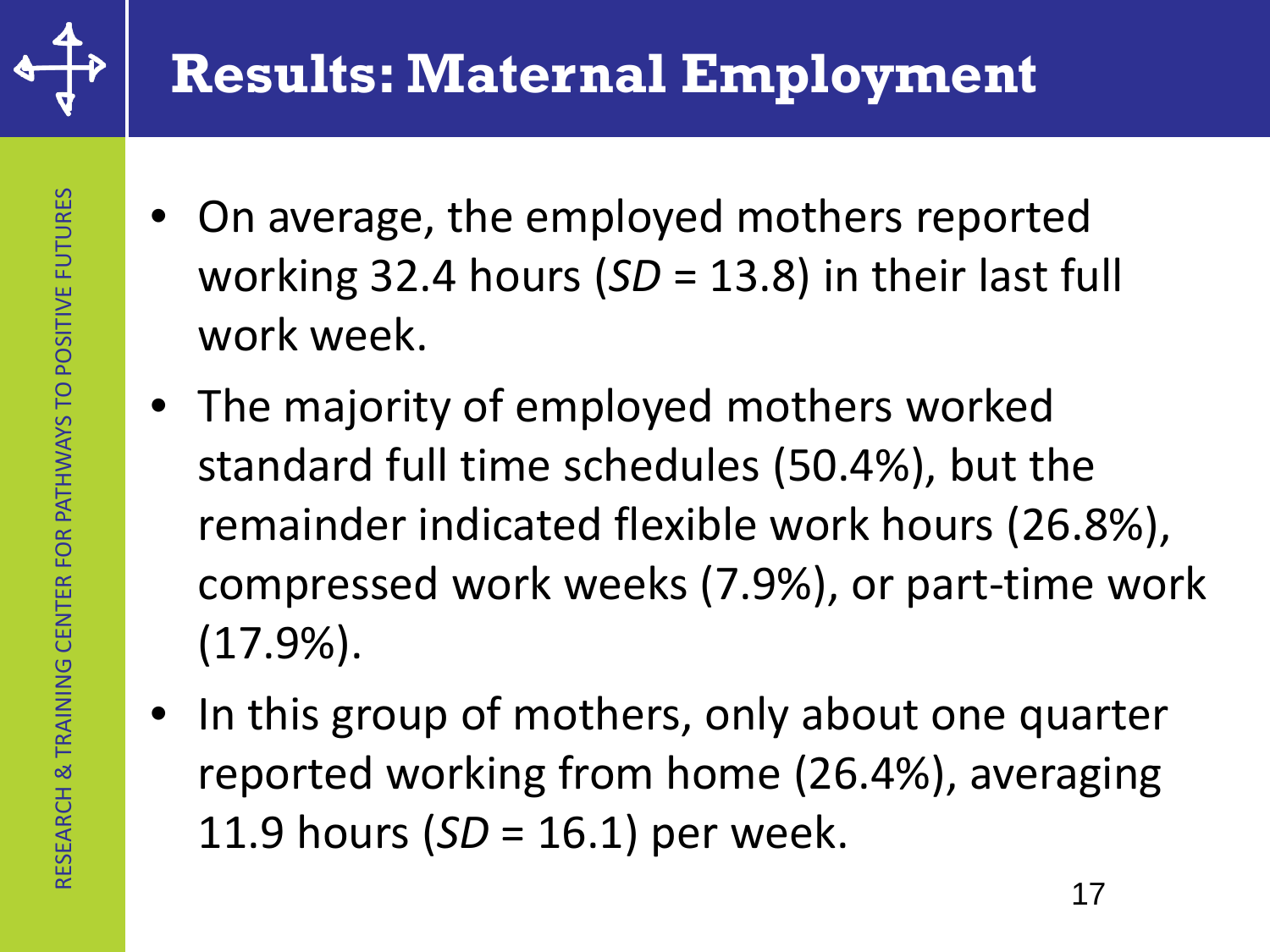

### **Results: Work-Life Integration**

- When asked about the flexibility that they had at work for family responsibilities, fully 85.6% reported that they had "a lot of flexibility" or "some flexibility."
- Similarly, 79.0% of the mothers reported that they had "a lot of flexibility" or "some flexibility" at home for work responsibilities.
- Over half the mothers (52.8%) reported that their family responsibilities had "definitely" or "somewhat" affected their progress in their careers.
- Finally, nearly two thirds of the mothers reported that combining work and family was at least "somewhat difficult" (62.3%), and 18.5% reported it was "very difficult" for them.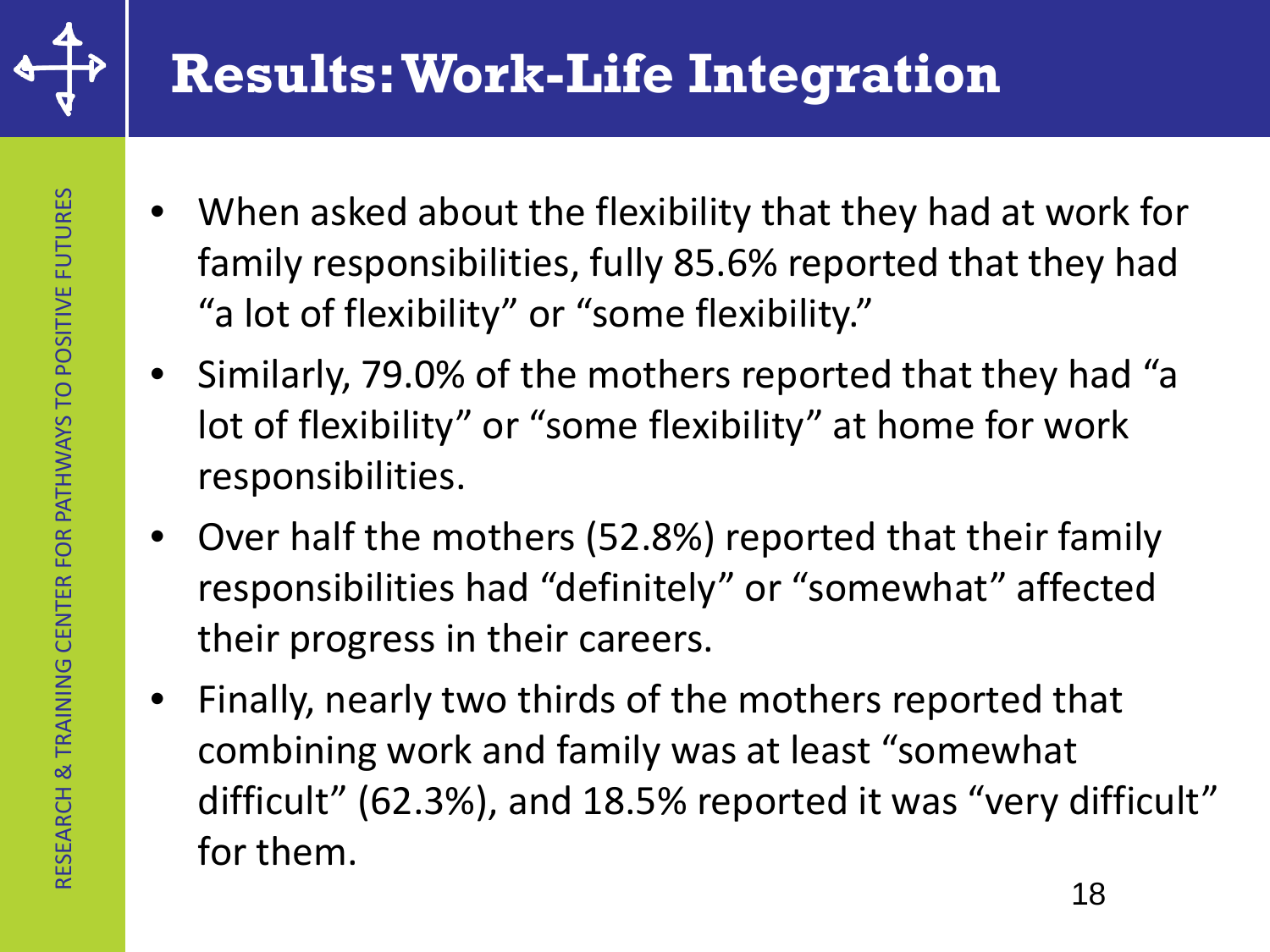

- •The children's age at diagnosis for ADHD ranged from 2 to 17 years, with an average age at diagnosis of seven years (*M*   $= 6.94$ ; *SD* = 2.98).
- •The majority of children (78%, *n* = 92) and adolescents  $(80.4\%), n = 45)$  were taking medication for ADHD.
- •The CBCL scores on the internalizing, externalizing, and total problem scales were examined for focus children by gender and age in relation to raw score norms using *t*-tests.

–In all comparisons, the focus children had significantly higher problem scores than the norms ( $p < .01$ )

–Cohen's d ranged from .72 to.90 for internalizing problems and from .81 to 1.22 for externalizing problems.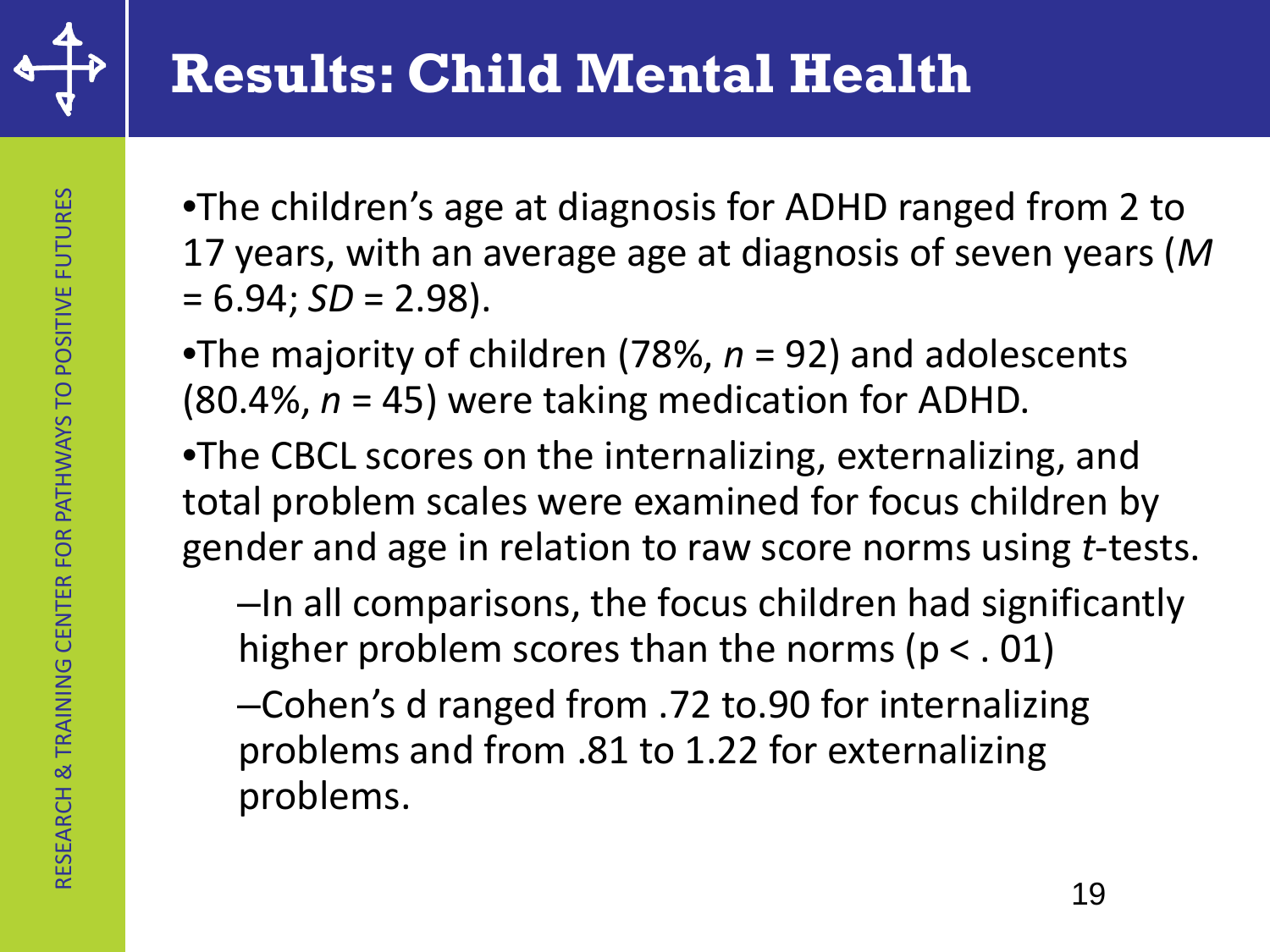

- Logistic regression revealed workforce participation was significantly predicted by mother's education, number of children in the family, and severity of child's mental health symptoms, X2 = 36.48 (4), *p* = .022, Nagelkerke *R*<sup>2</sup> = .29.
- Mother's education was an independent, positive predictor of employment; smaller number of children in the home and lower levels of child internalizing symptoms were also marginally associated with mothers being employed.
- Family functioning variables did not add significantly to the prediction of workforce participation.
- The logistic regression model correctly classified 76.5% of participants as employed or unemployed.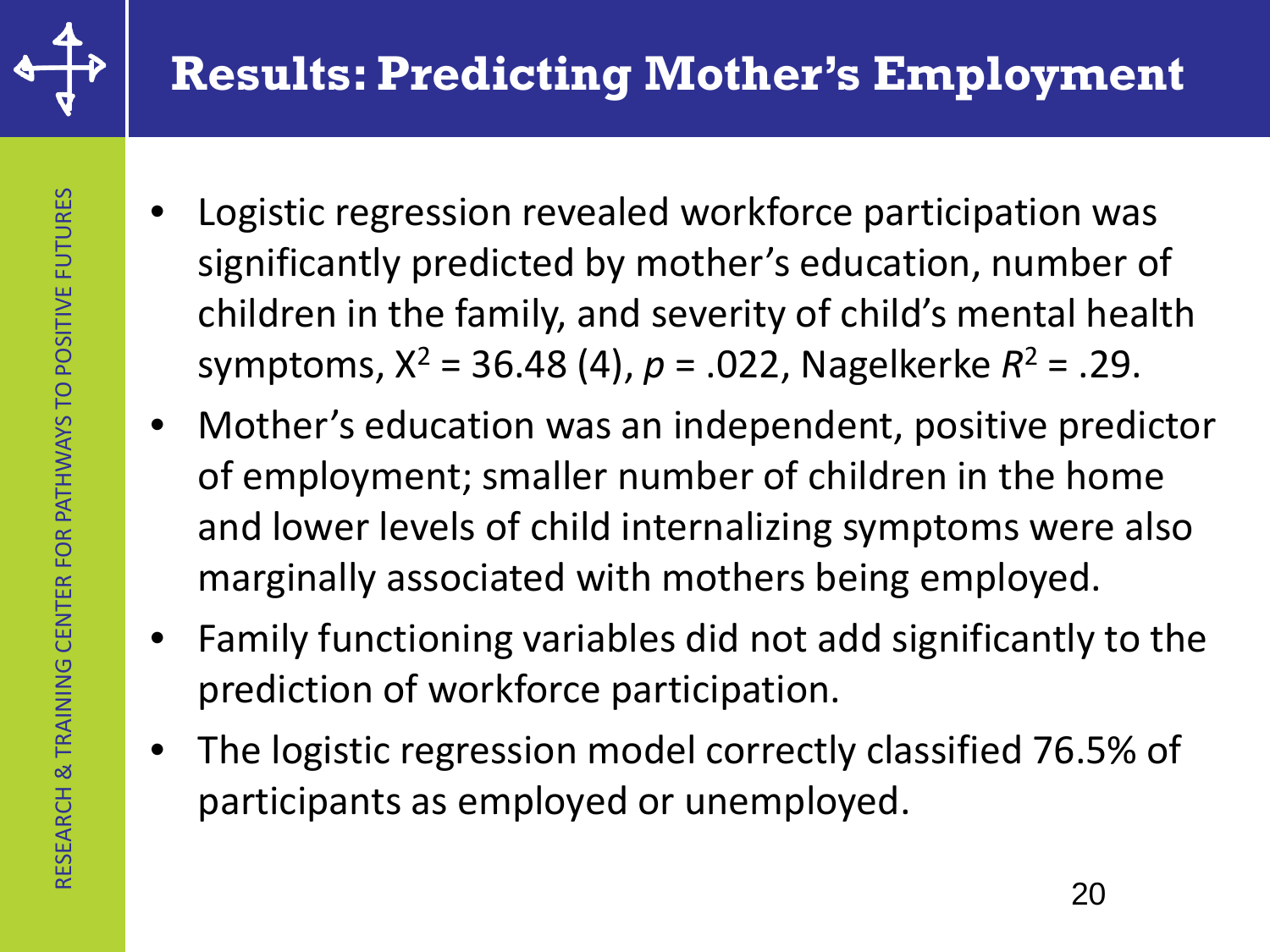

•Hierarchical multiple regression analysis was conducted on data from the 123 employed mothers to determine the extent to which the reported difficulty of combining work and family responsibilities was predicted by children's mental health disorders, work-family flexibility, and family functioning.

•Using multiple regression, we determined that employed mothers' difficulty combining work and family was predicted by work-family flexibility, child's mental health functioning, and levels of family conflict ( $F = 5.76$ ,  $p < .001$ ,  $R^2 = .26$ ).

•Family flexibility for work demands, children's mental health functioning, and family systems conflict were independent, significant predictors of difficulty combining work and family demands.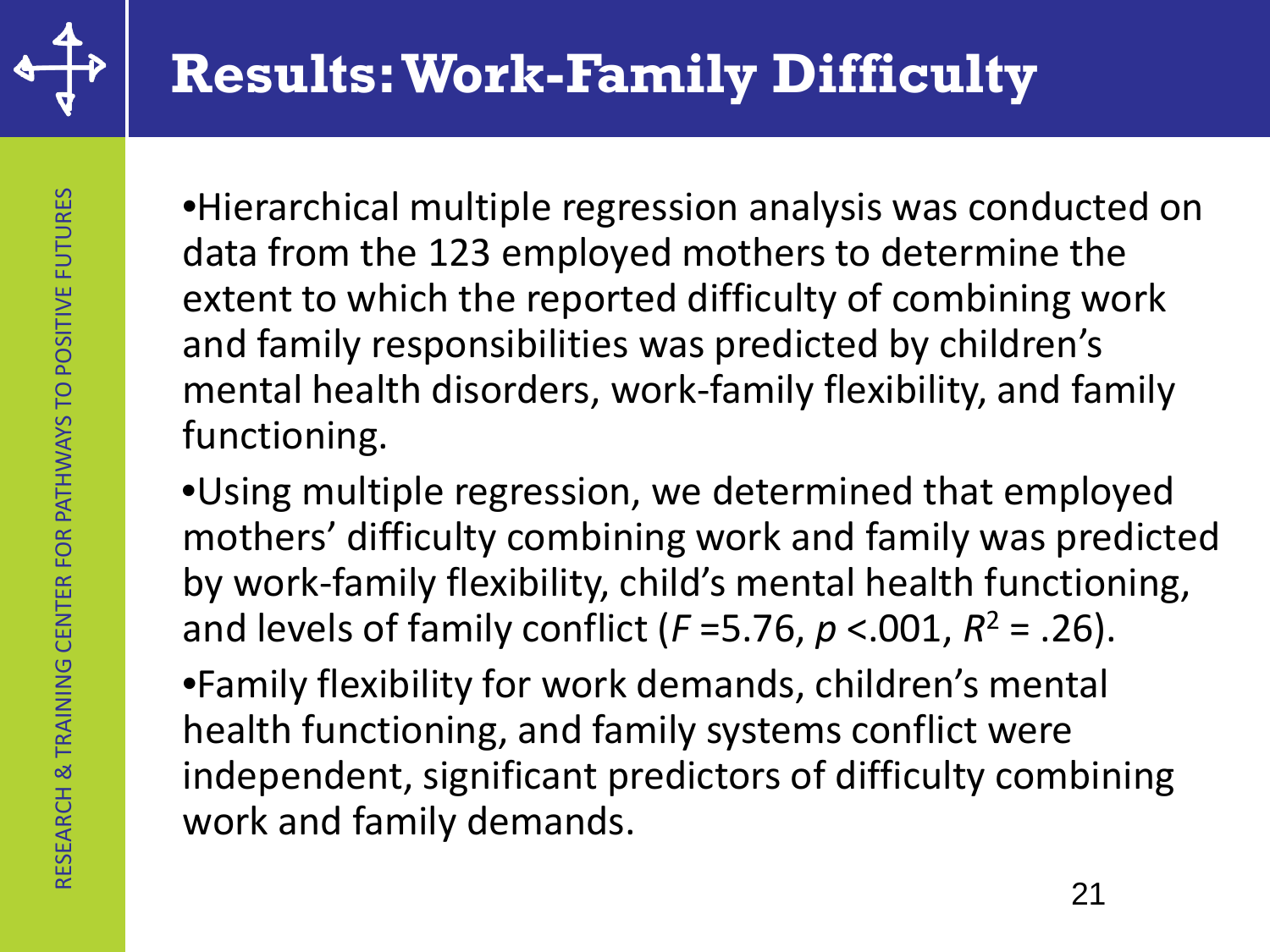

•At best, raising a child with ADHD requires parents to experience a high level of family demand (Barkely, 2006). When coupled with additional internalizing mental health conditions experienced by the child, parents in the current study were less likely to participate in the workforce.

•In a qualitative study of interviews with this group of mothers, one mother explained that her exhaustion with parenting her son, lack of support, and depression forced her to quit her job. (Brennan, Brannan, Kendall, Bradley, & Huffstutter, 2005)

–"*Some days, a lot of days, I just can't handle it. I don't know the answers anymore...I think back on all the counselors and all the doctors we saw and no one ever really did anything, except give meds. I'm exhausted - I am so exhausted. I can't do it anymore."* 22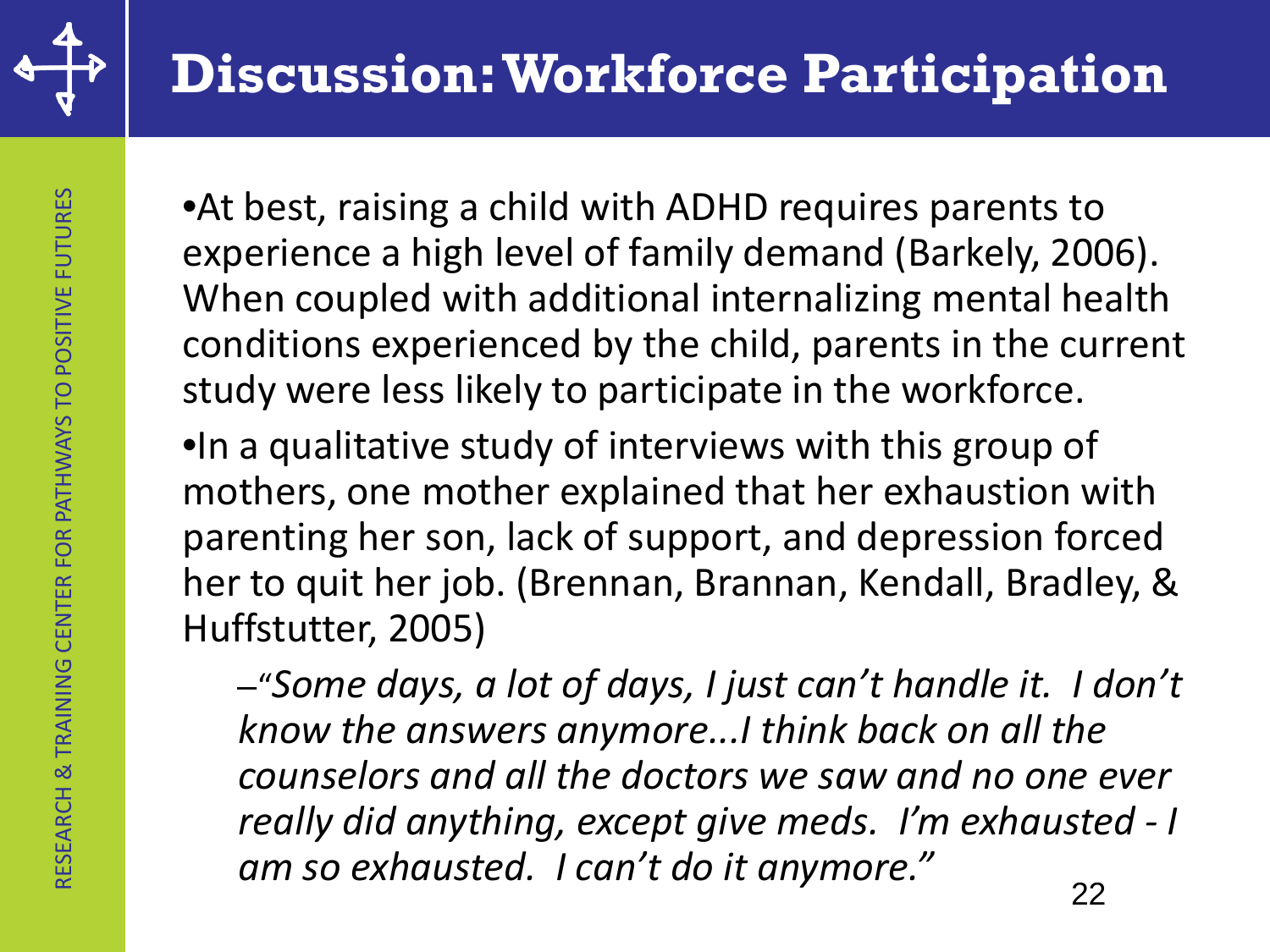

### **Discussion: Workforce Participation**

- Many children affected by ADHD receive medication that can help them focus on schoolwork and decrease some of the disruptive behaviors that are part of this disease (Froehlich, McGough, & Stein, 2010).
- Kendall and Shelton (2003) found that even after taking medication, most children with ADHD still experience emotional and behavioral difficulties that disrupt family functioning and challenge parents' family management.
- Parents requested more support, information, resources, and education about ADHD. Providing family supports for these exceptional caregivers is crucial for their workforce participation and performance, and may also be important for their children's functioning.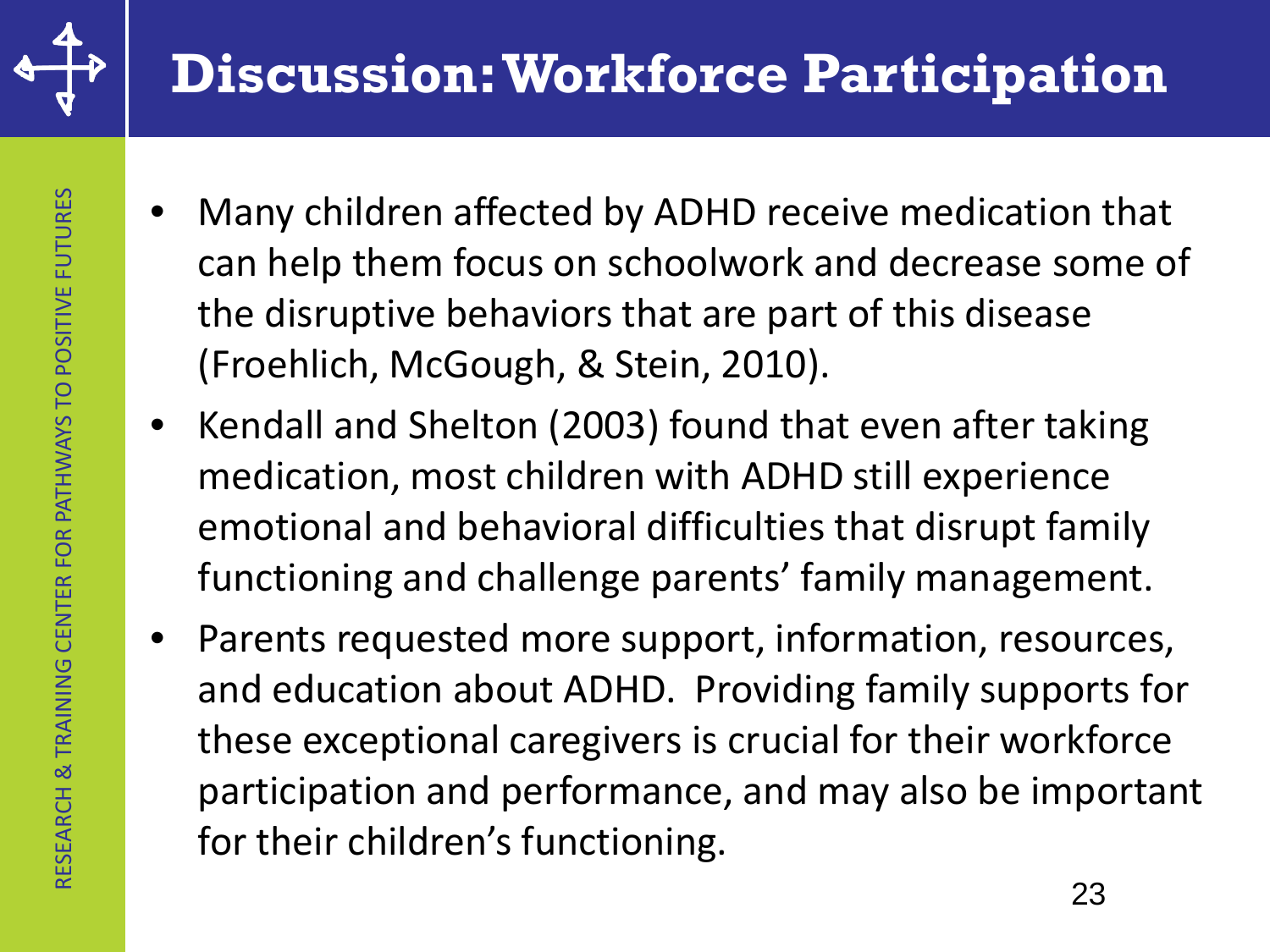

### **Discussion: Work-Family Fit**

- For employed mothers, the level of mental health problems of their children with ADHD strongly predicted their difficulty combining work with family. When they reported higher levels of externalizing and internalizing behavior, their work-life fit worsened.
- Some mothers had already made workplace decisions that increased their flexibility at work, with over one quarter reporting they had flexible work hours, a fifth working parttime schedules and a quarter sometimes working at home.
- The reported levels of family flexibility to meet work responsibilities was a significant predictor of fit. The flexibility in their family arrangements for the care of their children was key for less difficulty combining work-family.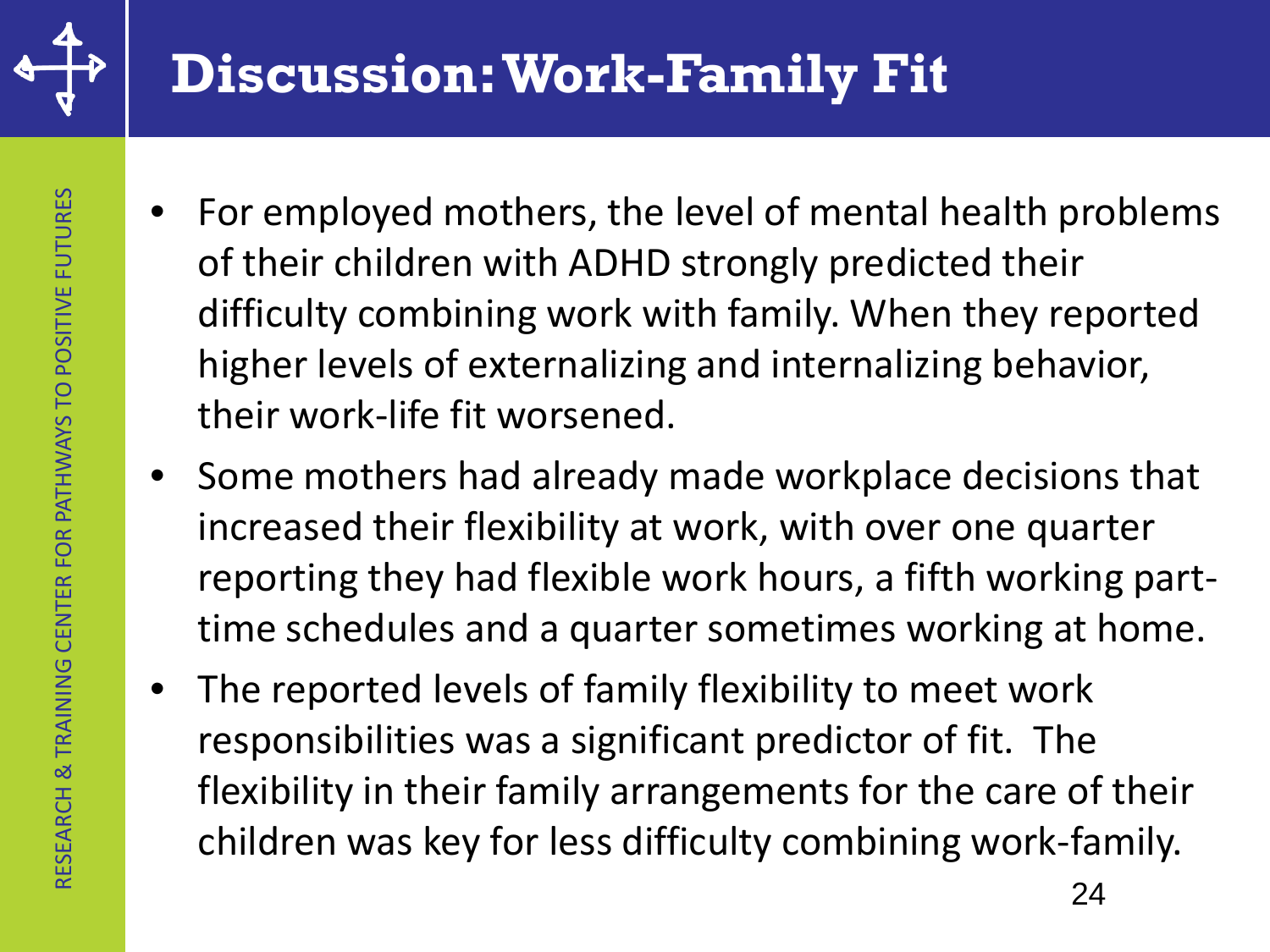

# **Discussion: Work-Family Fit**

- The level of family conflict strongly predicted difficulty combining work and family responsibilities, with higher levels of conflict related to lower work-family fit.
- The PACT intervention supported family members in the child's life and helped them understand the nature of the disorder so that parents are more able to structure situations to enable the child to behave appropriately and achieve success within the limits of the disability.
- In this way, family members would be more able to function in a stable and supportive manner to each other and to the child with ADHD, and improve the child's ability to be successful in the community, and reduce the conflict between the child's needs and work demands.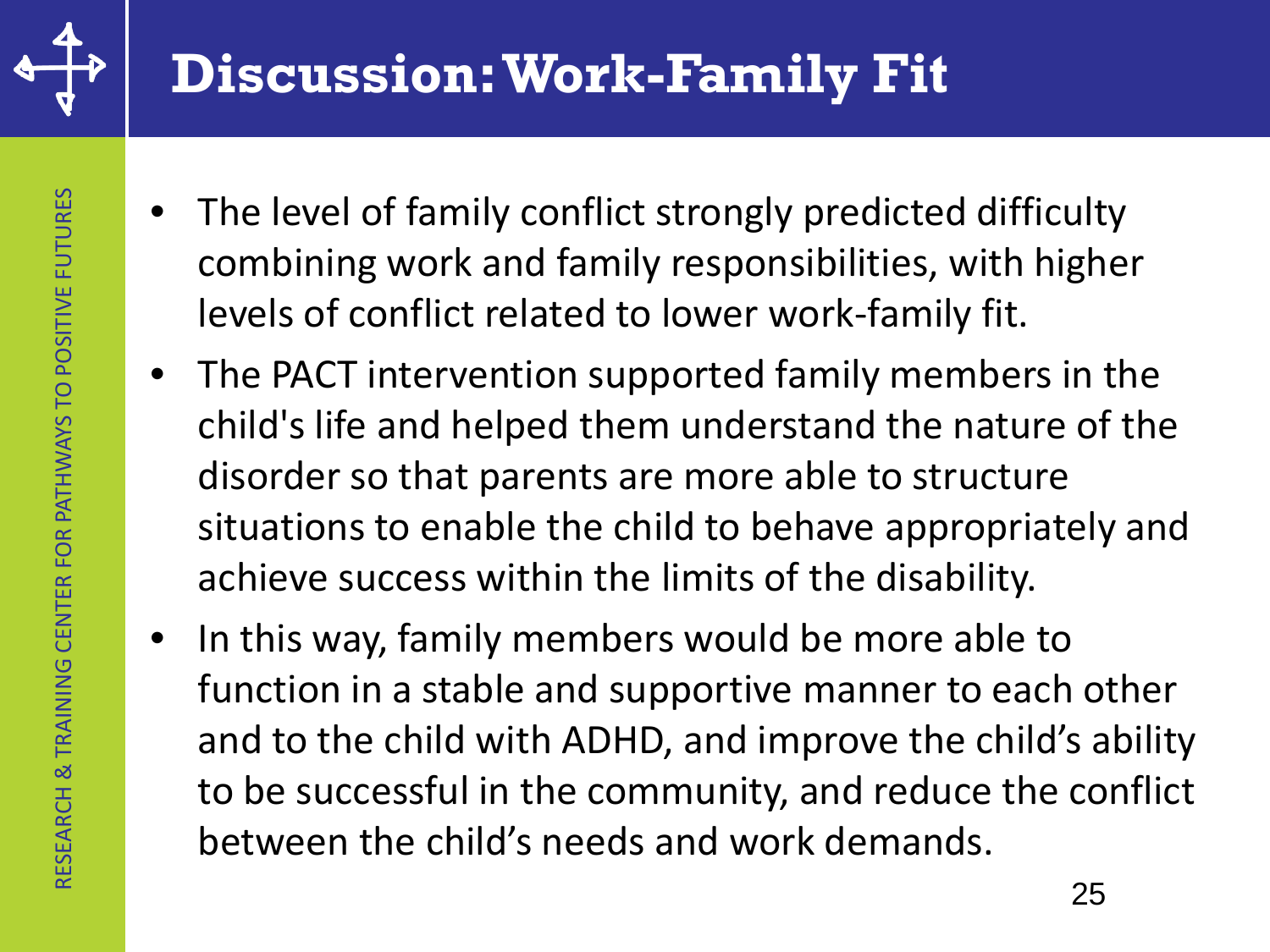

# **Study Limitations**

- Participants of this study were all mothers who were willing to be enrolled in a home visitation intervention, presumably because of their experiences of disrupted family functioning.
- Additionally, the families all lived in one metropolitan area of the Pacific Northwest of the United States, and were demographically similar to the area residents, who are limited in their racial/ethnic diversity.
- Because the study was focused on testing the PACT intervention, and required extensive measurement of parent and child mental health and services, the workfamily measures that were used in this study were limited to brief and basic measures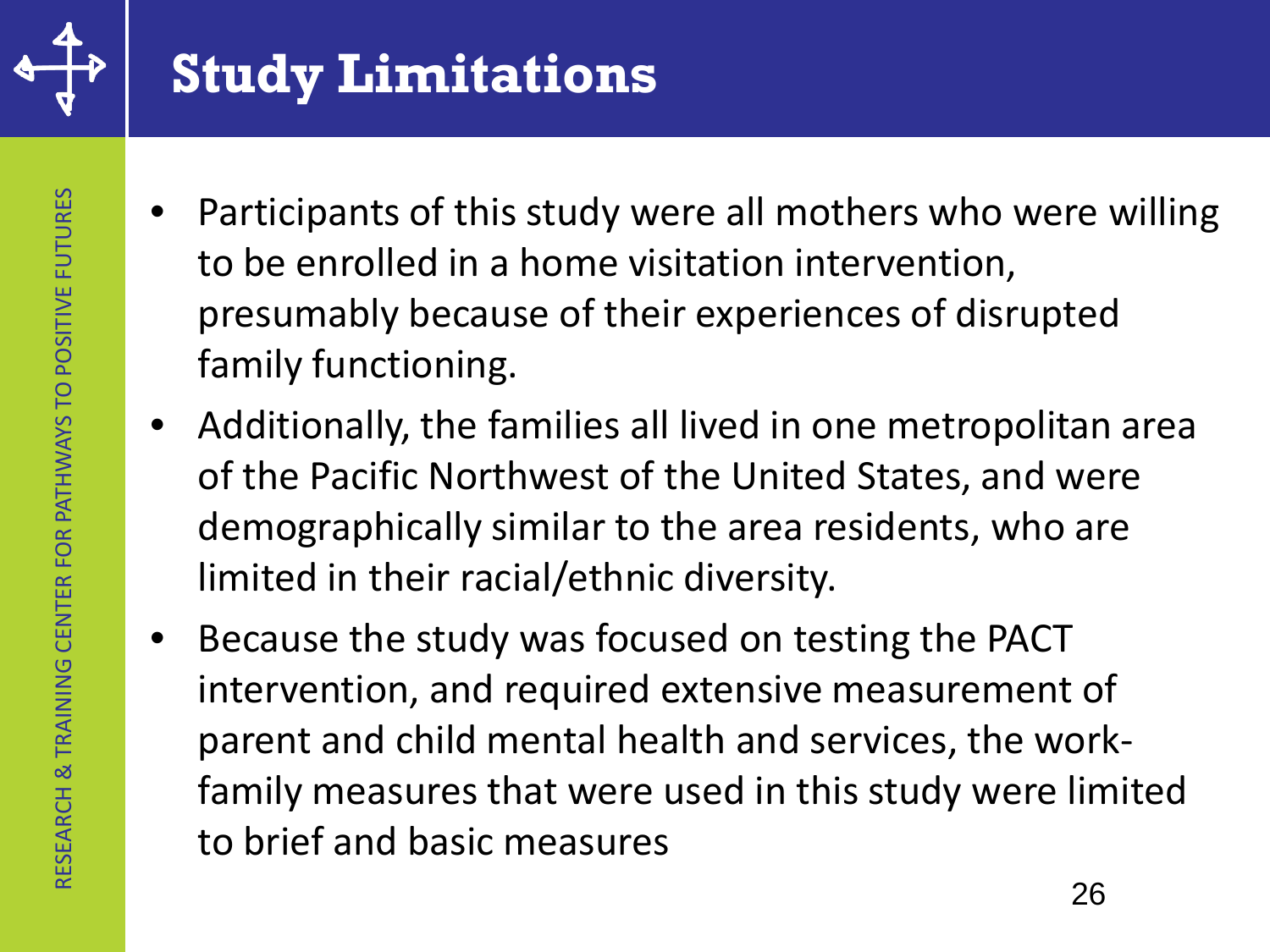

### **Future Directions**

- The PACT intervention is designed to assist mothers to take charge of their child's ADHD symptoms and to become the family expert and advocate within a strength- and knowledge-based position, which can then serve as a catalyst for increased well-being within the family unit as a whole.
- Through this intervention, we predict that maternal depression and anxiety will decrease, that family functioning will increase, which, in turn, will decrease child behavior problems.
- By stabilizing home life, we expect that work-life issues will steadily improve as the intervention proceeds allowing mothers more energy, opportunities and participation in the work force.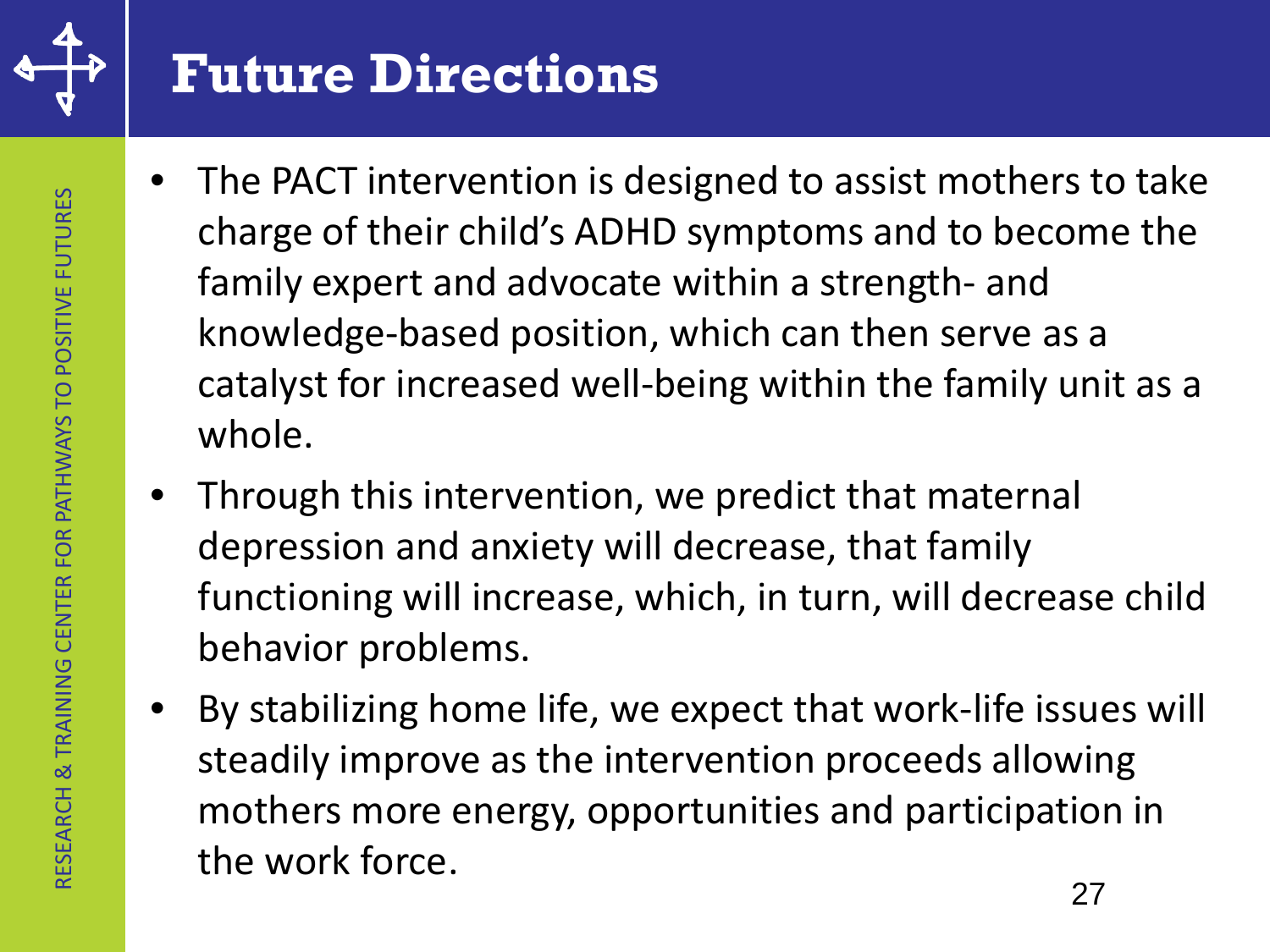

#### **Future Directions**

- FSS data from all the children in the family, age 10 and above, as well as the fathers, will be analyzed to determine how different members of the family perceive family life as a contributing factor in predicting family stability, and possibly work-life integration.
- We will also examine whether specific community services may provide clues as to what contributes to family stability and resolution of work-life concerns (Ascher, et al, 1996).
- Once the factors and components of family life are more clearly identified that contribute to family stability and improved work-family fit, clinicians will have more of a guide as to how to intervene to help families cope with the difficulties the disorder offers and plan effective care.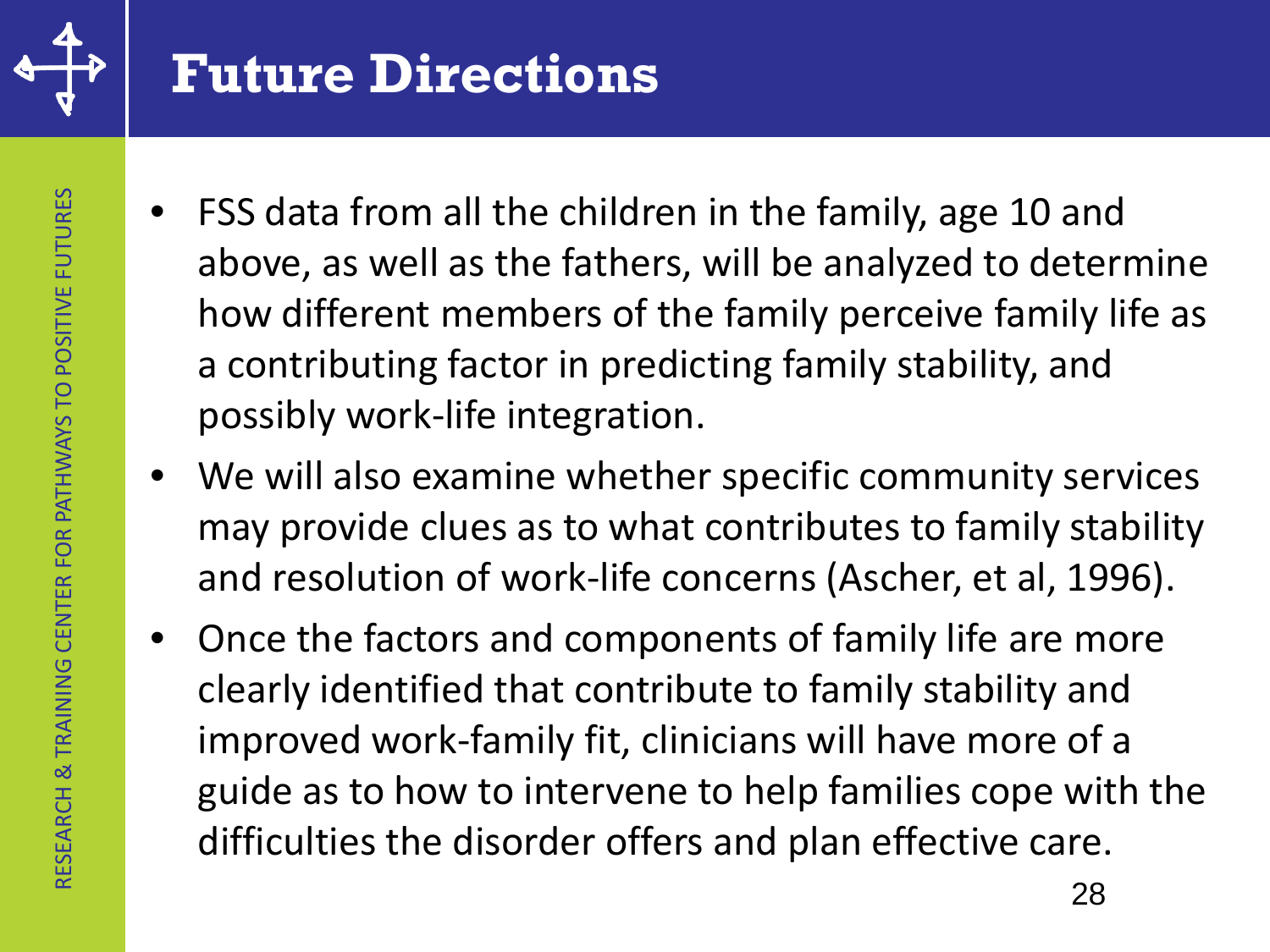

# Acknowledgments/Funders

This research and preparation of this presentation was supported by a grant from the National Institute of Nursing, Nurse Case Management Intervention for ADHD families, NIMH R01 NR005001-04A2 and by a grant from the National Institute of Disability and Rehabilitation Research, United States Department of Education, and the Center for Mental Health Services Substance Abuse and Mental Health Services Administration, United States Department of Health and Human Services (NIDRR grant H133B090019). We would like to thank Nisreen Pediwala for her assistance with data management.